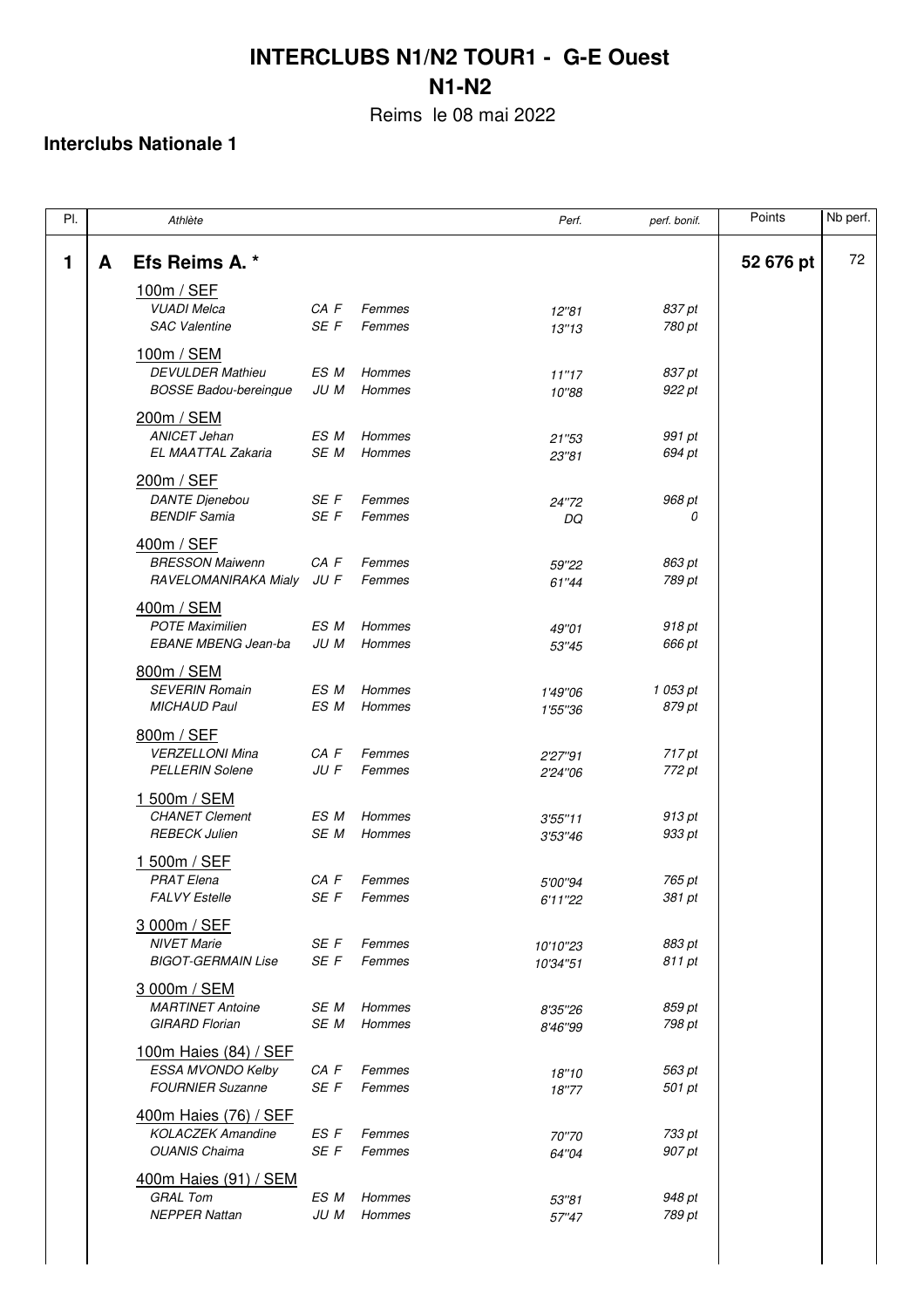Reims le 08 mai 2022

| 3000m Steeple (91) / SEM<br>MEKHISSI BENABBAD Ou SE M     |              | Hommes           | 9'48"14                  | 804 pt           |
|-----------------------------------------------------------|--------------|------------------|--------------------------|------------------|
| <b>AIMONT Jean Baptiste</b>                               | SE M         | Hommes           | 10'02"62                 | 751 pt           |
| Hauteur / SEM<br><b>KADIYOGO Balthazar</b>                | ES M         | Hommes           | 2m05                     | 958 pt           |
| <b>KADIYOGO Ernest</b>                                    | JU M         | Hommes           | 2m00                     | 914 pt           |
| Hauteur / SEF                                             |              |                  |                          |                  |
| <b>DOLLEZ Faustine</b><br><b>BAGNAROL Tamara</b>          | CA F<br>MA F | Femmes<br>Femmes | 1m40<br>1 <sub>m40</sub> | 640 pt<br>640 pt |
| Perche / SEF                                              |              |                  |                          |                  |
| <b>LUTHAR Zoe</b><br><b>FOURNIER Suzanne</b>              | CA F<br>SE F | Femmes<br>Femmes | <i>3m20</i><br>3m20      | 717 pt<br>717 pt |
| Perche / SEM                                              |              |                  |                          |                  |
| <b>BILLAT Stephane</b><br><b>GEORGES Pierre</b>           | SE M<br>SE M | Hommes<br>Hommes | 5m00                     | 994 pt<br>780 pt |
| Longueur / SEF                                            |              |                  | 4m20                     |                  |
| TSHIBWABWA Sephora                                        | ES F         | Femmes           | 5m65                     | 923 pt           |
| <b>LEGRAND Eloise</b>                                     | ES F         | Femmes           | <i>5m38</i>              | 865 pt           |
| Longueur / SEM<br><b>PY Sylvain</b>                       | CA M         | Hommes           | 5m47                     | 599 pt           |
| <b>SEVERIN Romain</b>                                     | ES M         | Hommes           | 6m21                     | 754 pt           |
| Triple Saut / SEF<br>GAIGNON Lea                          | CA F         | Femmes           |                          | 684 pt           |
| YAKOVLEV Anastassia                                       | CA F         | Femmes           | 9m69<br>9m14             | 630 pt           |
| <b>Triple Saut / SEM</b>                                  |              |                  |                          |                  |
| <b>RICHARD Thomas</b><br><b>GRAL Tom</b>                  | CA M<br>ES M | Hommes<br>Hommes | 12m19<br>12m86           | 662 pt<br>731 pt |
| Poids (4 Kg) / SEF                                        |              |                  |                          |                  |
| <b>KOLACZEK Amandine</b><br><b>DANTE Dienebou</b>         | ES F<br>SE F | Femmes<br>Femmes | 5m13<br>8m46             | 287 pt<br>491 pt |
| Poids (7 Kg) / SEM                                        |              |                  |                          |                  |
| KADIYOGO Balthazar                                        | ES M         | Hommes           | 10m58                    | 562 pt           |
| <b>CROLET Cedric</b>                                      | MA M         | Hommes           | 11 <sub>m27</sub>        | 603 pt           |
| Disque (1.0 Kg) / SEF<br>LACAZETTE Laura                  | ES F         | Femmes           | 35m48                    | 622 pt           |
| <b>FERRAND Alizee</b>                                     | ES F         | Femmes           | 27m55                    | 478 pt           |
| Disque $(2.0 \text{ Kg})$ / SEM<br><b>KADIYOGO Ernest</b> | JU M         | Hommes           | 36m09                    | 623 pt           |
| <b>HABETS</b> Eric                                        | MA M         | Hommes           | 38m09                    | 660 pt           |
| Marteau (4 Kg) / SEF                                      |              |                  |                          |                  |
| SIRAT Lena<br>ZAKKOUR Soukaina                            | CA F<br>SE F | Femmes<br>Femmes | 31m20<br>60m40           | 471 pt<br>938 pt |
| Marteau (7 Kg) / SEM                                      |              |                  |                          |                  |
| <b>ZRIM Olivier</b><br><b>VIARD Olivier</b>               | MA M<br>MA M | Hommes<br>Hommes | 47m93<br>38m70           | 702 pt<br>562 pt |
| Javelot (600 G) / SEF                                     |              |                  |                          |                  |
| GAIGNON Lea                                               | CA F         | Femmes           | 25m81                    | 449 pt           |
| LUTHAR Zoe                                                | CA F         | Femmes           | 18m93                    | 324 pt           |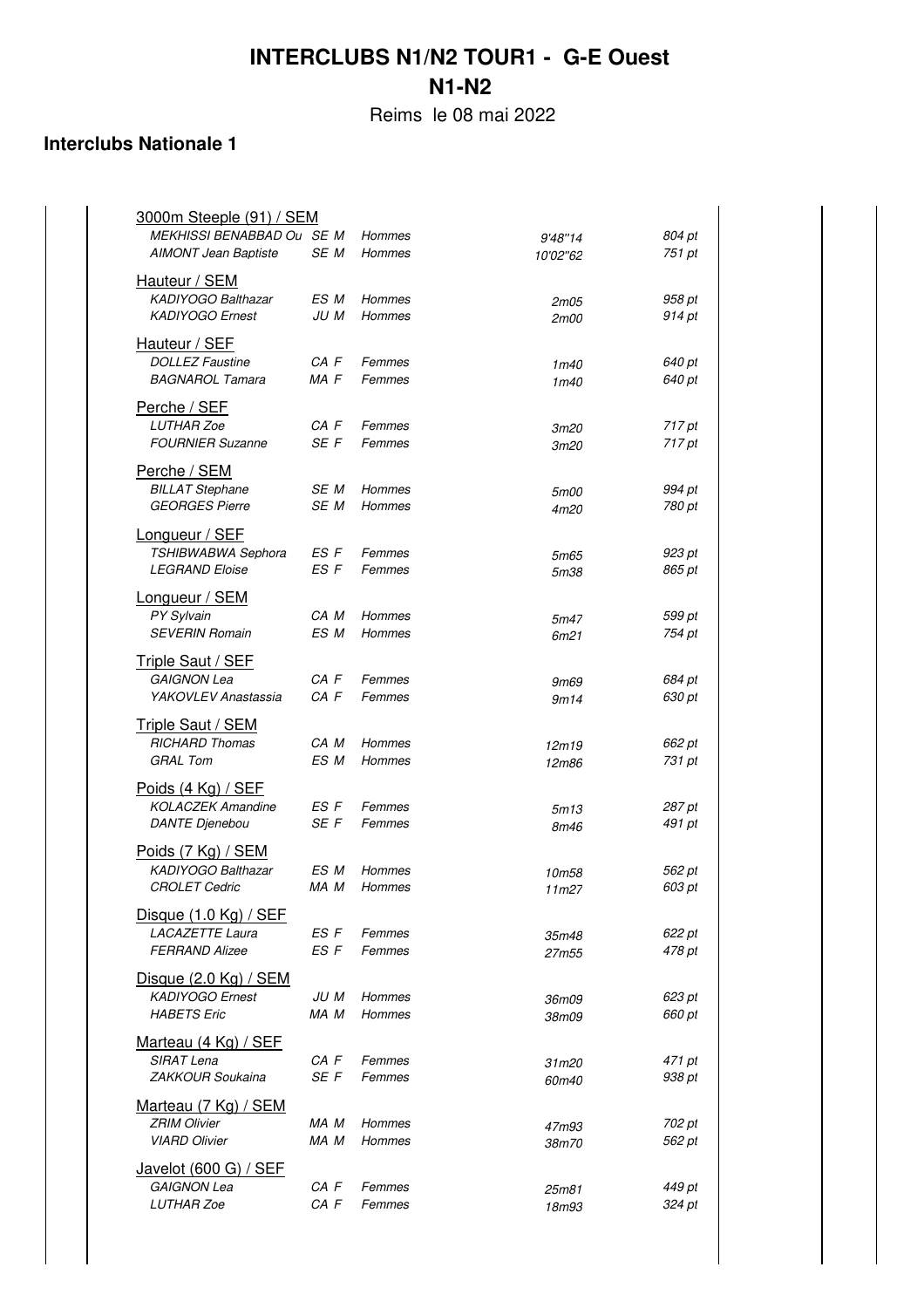Reims le 08 mai 2022

| Javelot (800 G) / SEM  |          |               |                   |        |  |
|------------------------|----------|---------------|-------------------|--------|--|
| <b>LEMOINE Maxime</b>  | ES M     | <b>Hommes</b> | 46m60             | 629 pt |  |
| <b>COULAUD Samuel</b>  | SE M     | <b>Hommes</b> | 56m <sub>54</sub> | 769 pt |  |
| 4 X 100m / SEM         |          |               |                   |        |  |
| Efs reims a. *         | TC M     | <b>Hommes</b> | 42"67             | 889 pt |  |
| 4 X 100m / SEF         |          |               |                   |        |  |
| Efs Reims A. *         | SE F     | Femmes        | 49"86             | 902 pt |  |
| 4 X 400m / SEF         |          |               |                   |        |  |
| Efs Reims A. *         | SE F     | Femmes        | 4'11"22           | 817 pt |  |
| 4 X 400m / SEM         |          |               |                   |        |  |
| Efs Reims A. *         | TC M     | Hommes        | 3'17''29          | 939 pt |  |
| 3 000m Marche / SEF    |          |               |                   |        |  |
| <b>TOMEZAK Celia</b>   | $CA$ $F$ | Femmes        | 16'44"15          | 662 pt |  |
| <b>DEMON Sonia</b>     | MA F     | Femmes        | 15'35"82          | 770 pt |  |
| 5 000m Marche / SEM    |          |               |                   |        |  |
| <b>AUBRY Simon</b>     | CA M     | <b>Hommes</b> | 25'56"42          | 630 pt |  |
| <b>BONNOMET Arthur</b> | ES M     | <b>Hommes</b> | 25'24"33          | 664 pt |  |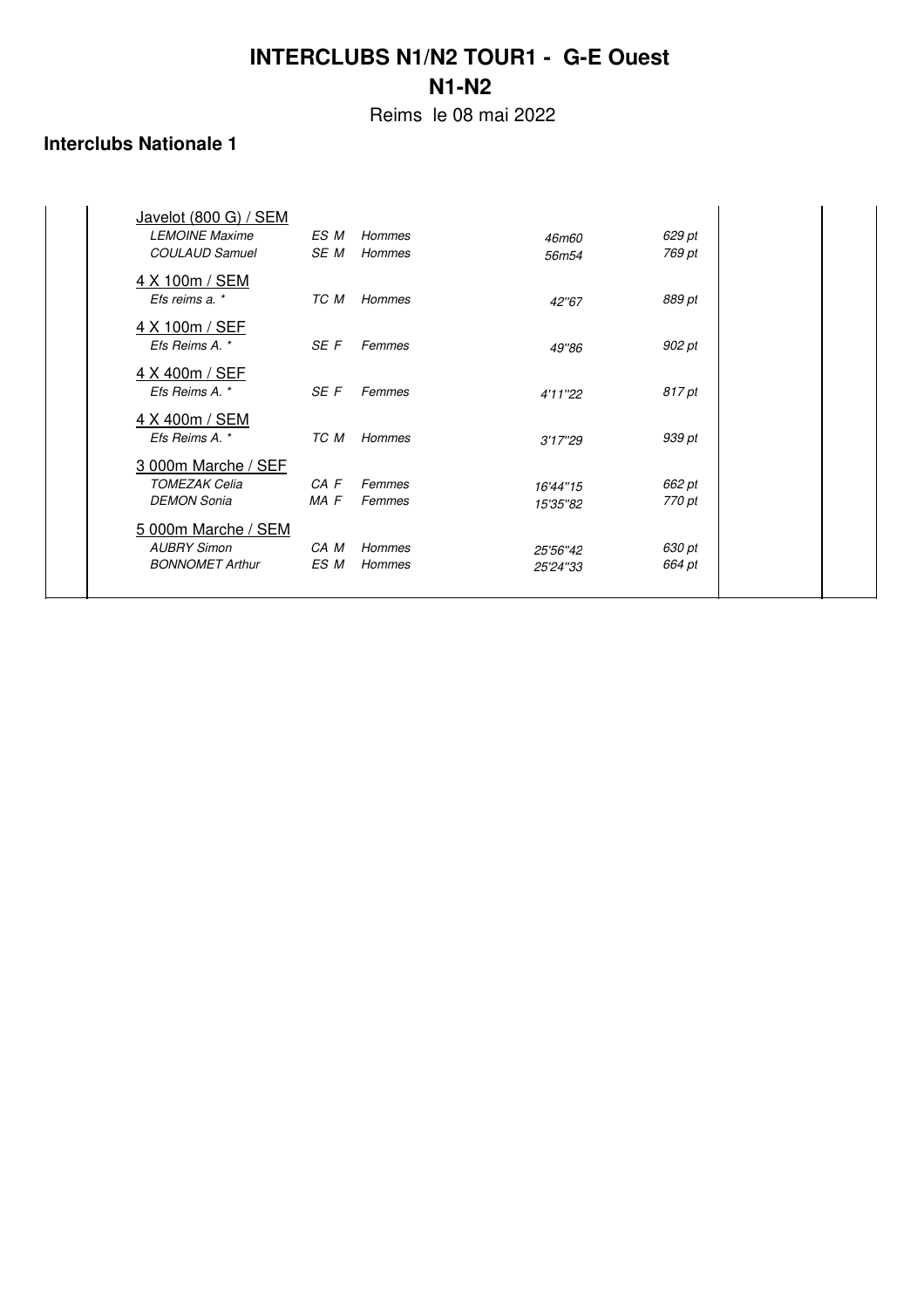Reims le 08 mai 2022

| PI. |   | Athlète                                                                      |                  |                  | Perf.                | perf. bonif.     | Points    | Nb perf. |
|-----|---|------------------------------------------------------------------------------|------------------|------------------|----------------------|------------------|-----------|----------|
| 1   | B | <b>Troyes Omnisports</b>                                                     |                  |                  |                      |                  | 44 235 pt | 73       |
|     |   | 100m / SEF<br><b>FORSTER Raphaella</b><br><b>LOUBETTE Coralie</b>            | CA F<br>JU F     | Femmes<br>Femmes | 13"57<br>13"77       | 704 pt<br>671 pt |           |          |
|     |   | 100m / SEM<br>JEAN-BAPTISTE-ADOLPH , ES M                                    |                  | Hommes           | 11"59                | 720 pt           |           |          |
|     |   | <b>RUSI Marjo</b><br>200m / SEM                                              | ES M             | Hommes           | 11"97                | 623 pt           |           |          |
|     |   | <b>LAURENT Hugo</b><br><b>FELIX Satya</b>                                    | CA M<br>CA M     | Hommes<br>Hommes | 23"28<br>24"39       | 758 pt<br>627 pt |           |          |
|     |   | 200m / SEF<br><b>NICOLAS Oceane</b><br><b>THERET Zoe</b>                     | CA F<br>CA F     | Femmes<br>Femmes | 28"33<br>30"41       | 660 pt<br>510 pt |           |          |
|     |   | 400m / SEF                                                                   |                  |                  |                      |                  |           |          |
|     |   | <b>LAGNEAU Sofia</b><br>CARABASSE Lea                                        | ES F<br>ES F     | Femmes<br>Femmes | 60"83<br>68"29       | 809 pt<br>582 pt |           |          |
|     |   | 400m / SEM<br><b>NKOLO EYANGO Helmut</b><br><b>BAILLY Theo</b>               | SE M<br>SE M     | Hommes<br>Hommes | 49"38<br>51"93       | 895 pt<br>748 pt |           |          |
|     |   | 800m / SEM<br><b>LANGFORD Clement</b>                                        | CA M             | Hommes           |                      | 803 pt           |           |          |
|     |   | <b>DHAINAUT Clement</b>                                                      | SE M             | Hommes           | 1'58"29<br>1'49"03   | 1 054 pt         |           |          |
|     |   | 800m / SEF<br>CHARRIAT-KROL Julie<br>SOVY Ylona                              | CA F<br>$JU$ $F$ | Femmes<br>Femmes | 2'39"99<br>2'28"45   | 557 pt<br>709 pt |           |          |
|     |   | 1 500m / SEM<br><b>BERTHELIN Arthur</b><br><b>BIRDAHA Khalid</b>             | ES M<br>MA M     | Hommes<br>Hommes | 4'19"16<br>4'10"06   | 643 pt<br>740 pt |           |          |
|     |   | 1 500m / SEF<br>LECOQ Melissa<br><b>NEUMANN Laurianne</b>                    | CA F<br>SE F     | Femmes<br>Femmes | 5'31"70<br>5'14"68   | 581 pt<br>680 pt |           |          |
|     |   | 3 000m / SEF<br><b>NOWAK Clara</b><br>NIEGRZYBOWSKI Julia                    | SE F<br>SE F     | Femmes<br>Femmes | 11'41"69<br>11'56"44 | 630 pt<br>593 pt |           |          |
|     |   | 3 000m / SEM<br><b>BARNES Aurelien</b><br><b>LEBRUN Jules</b>                | ES M<br>JU M     | Hommes<br>Hommes | 9'40"10<br>9'19"89   | 550 pt<br>639 pt |           |          |
|     |   | 100m Haies (84) / SEF<br><b>MARTIN-DAVOST Justine</b><br><b>MOUMIN Aicha</b> | CA F<br>ES F     | Femmes<br>Femmes | <b>DNF</b><br>15"98  | 0<br>782 pt      |           |          |
|     |   | 110m Haies (106) / SEM<br><b>CURFS Fabien</b><br><b>AYOUAZ Mammar</b>        | ES M<br>MA M     | Hommes<br>Hommes | 18"33<br>26"47       | 427 pt<br>3 pt   |           |          |
|     |   | 400m Haies (76) / SEF<br><b>SERRANO Julie</b><br><b>DURIMEL Oceane</b>       | SE F<br>SE F     | Femmes<br>Femmes | 70"77<br>78"51       | 731 pt<br>552 pt |           |          |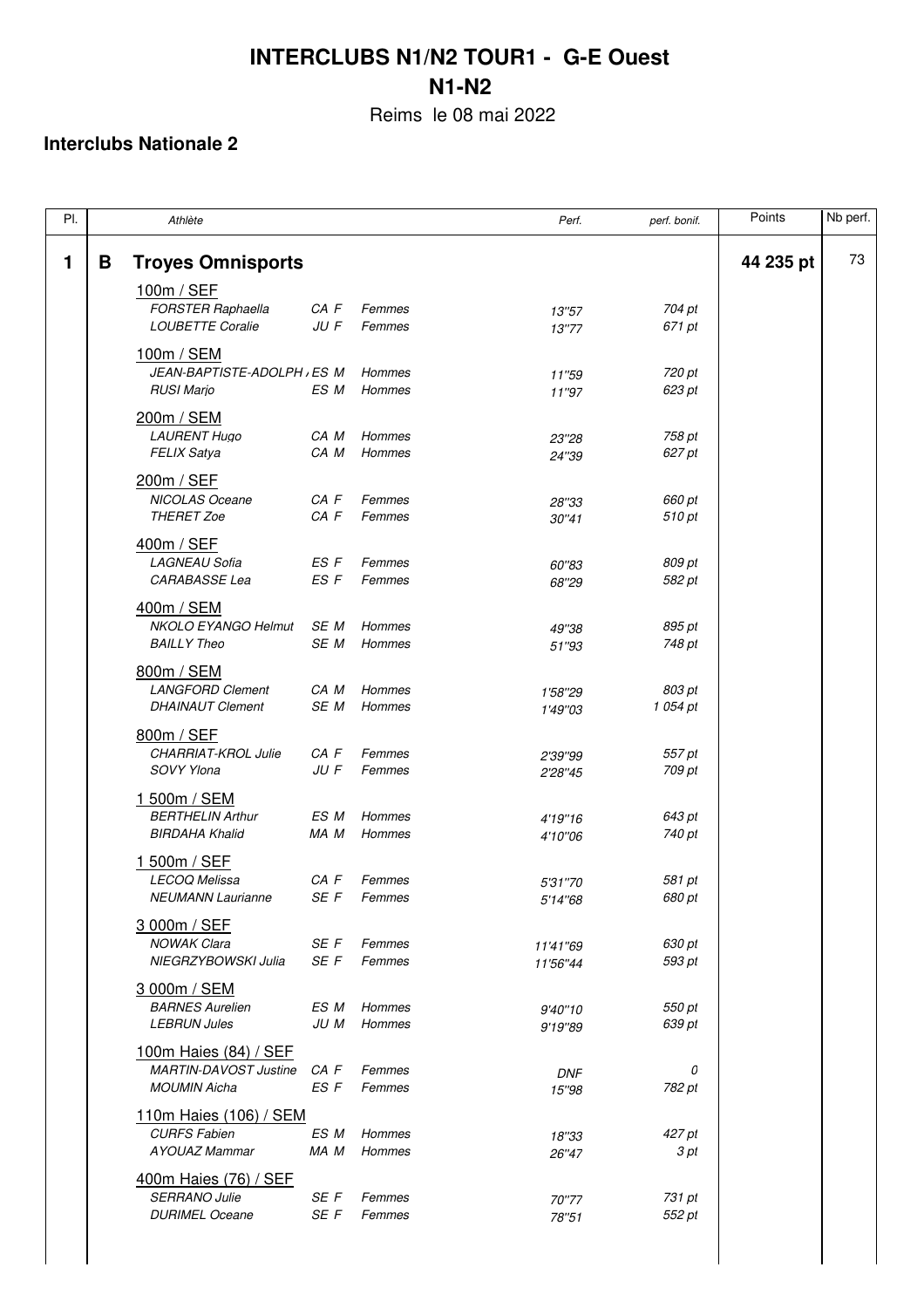Reims le 08 mai 2022

| 400m Haies (91) / SEM<br><b>LANGFORD Arthur</b>           | CA M         | Hommes           | 58"56               | 745 pt           |
|-----------------------------------------------------------|--------------|------------------|---------------------|------------------|
| <b>ROTH Charles Emmanue</b>                               | SE M         | <b>Hommes</b>    | 55"56               | 870 pt           |
| <b>3000m Steeple (91) / SEM</b><br><b>MINA Christophe</b> | JU M         | Hommes           | 10'08"92            | 729 pt           |
| <b>DIDIER Quentin</b>                                     | SE M         | Hommes           | 9'35"09             | 854 pt           |
| Hauteur / SEM                                             |              |                  |                     |                  |
| <b>NKOLO EYANGO Helmut</b><br><b>DIDIER Quentin</b>       | SE M<br>SE M | Hommes<br>Hommes | 1m70<br>1m60        | 655 pt<br>570 pt |
| Hauteur / SEF                                             |              |                  |                     |                  |
| <b>MARTIN-DAVOST Justine</b>                              | CA F         | Femmes           | 1m70                | 926 pt           |
| <b>MOUMIN Aicha</b>                                       | ES F         | Femmes           | 1m70                | 926 pt           |
| Perche / SEF<br><b>CHARTON Jeanne</b>                     | ES F         | Femmes           | 2m20                | 420 pt           |
| <b>HAZE Anne-sophie</b>                                   | SE F         | Femmes           | <i>3m00</i>         | 657 pt           |
| Perche / SEM                                              |              |                  |                     |                  |
| <b>SEGHIR Celibond</b><br><b>BENEZECH Eric</b>            | JU M<br>MA M | Hommes<br>Hommes | 3m00<br><i>3m80</i> | 466 pt<br>674 pt |
| Longueur / SEF                                            |              |                  |                     |                  |
| <b>COLOMB Solane</b>                                      | CA F         | Femmes           | 4m80                | 741 pt           |
| <b>DIZIERE Anais</b>                                      | ES F         | Femmes           | 4m75                | 730 pt           |
| Longueur / SEM<br><b>LAURENT Hugo</b>                     | CA M         | Hommes           | 5m26                | 556 pt           |
| <b>LANGFORD Arthur</b>                                    | CA M         | Hommes           | 5m13                | 529 pt           |
| <b>Triple Saut / SEF</b>                                  |              |                  |                     |                  |
| <b>FORSTER Raphaella</b><br><b>LOUBETTE Coralie</b>       | CA F<br>JU F | Femmes<br>Femmes | 10m68<br>9m34       | 782 pt<br>650 pt |
| <b>Triple Saut / SEM</b>                                  |              |                  |                     |                  |
| <b>CURFS Fabien</b><br>JEAN-BAPTISTE-ADOLPH , ES M        | ES M         | Hommes           | 12m97               | 742 pt           |
|                                                           |              | Hommes           | 12m09               | 652 pt           |
| Poids (4 Kg) / SEF<br><b>BOCHE Sandrine</b>               | MA F         | Femmes           | 8m09                | 468 pt           |
| <b>DURIMEL Oceane</b>                                     | SE F         | Femmes           | 8m08                | 468 pt           |
| Poids (7 Kg) / SEM<br><b>ALI Yannick</b>                  | CA M         | Hommes           |                     | 585 pt           |
| <b>HARDY Thierry</b>                                      | MA M         | Hommes           | 10m97<br>10m38      | 551 pt           |
| Disque $(1.0 \text{ Kg})$ / SEF                           |              |                  |                     |                  |
| <b>ALLAIRE Marie-laure</b><br><b>HENRY Virginie</b>       | MA F<br>MA F | Femmes<br>Femmes | 18m11<br>14m64      | 307 pt<br>244 pt |
| Disque $(2.0 \text{ Kg})$ / SEM                           |              |                  |                     |                  |
| <b>HILLERA Hugo</b>                                       | CA M         | <b>Hommes</b>    | 17m64               | 289 pt           |
| <b>HERRGOTT Arnaud</b>                                    | MA M         | Hommes           | 29m04               | 495 pt           |
| Marteau (4 Kg) / SEF<br><b>SANDRIN Domitille</b>          | CA F         | Femmes           | 37m07               | 564 pt           |
| <b>SEURE Najia</b>                                        | MA F         | Femmes           | 28m08               | 421 pt           |
| Marteau (7 Kg) / SEM                                      |              |                  |                     |                  |
| <b>HILLERA Michael</b><br><b>TANGUY Michel</b>            | MA M<br>MA M | Hommes<br>Hommes | 50m13<br>26m83      | 736 pt<br>382 pt |
|                                                           |              |                  |                     |                  |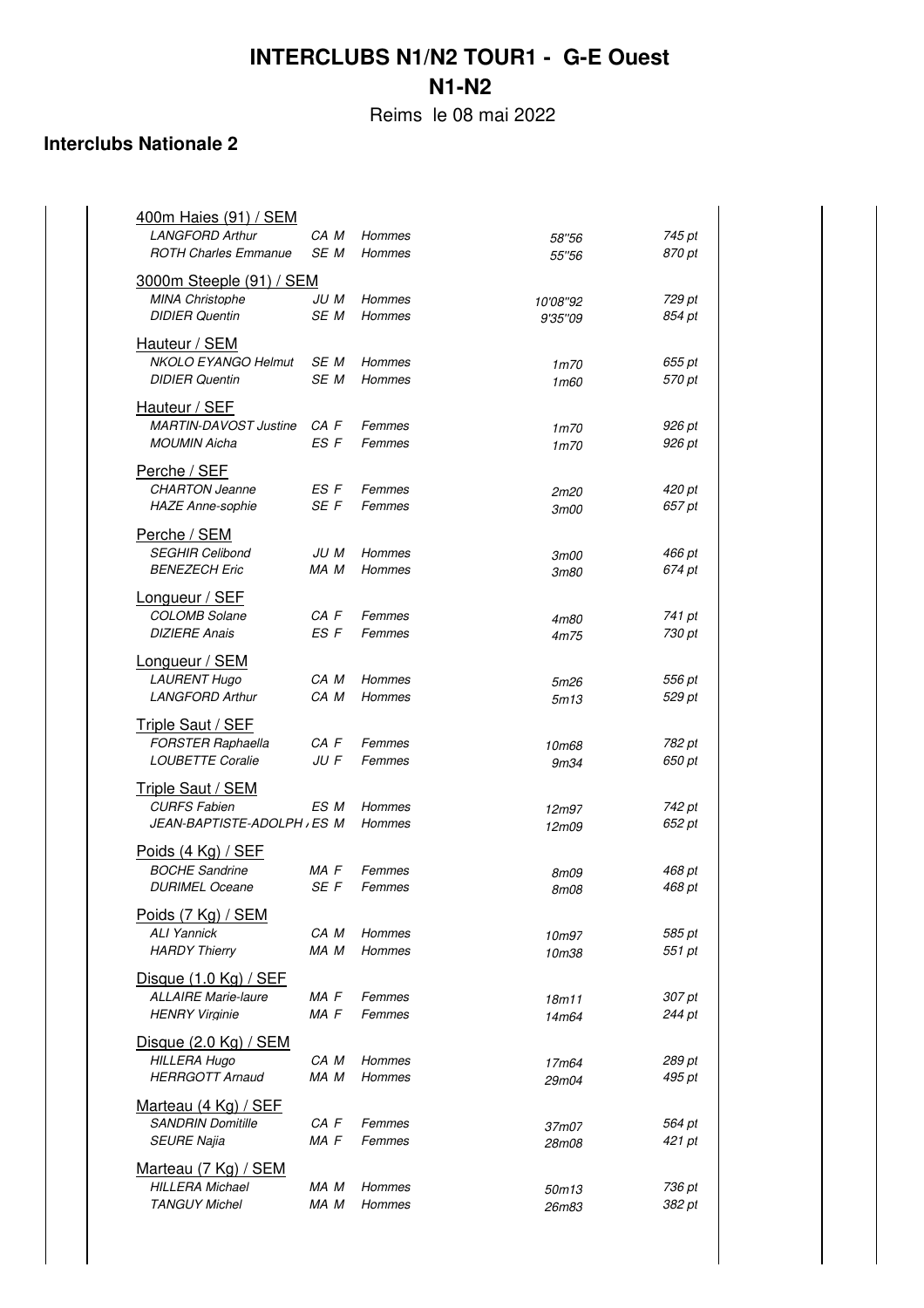Reims le 08 mai 2022

| Javelot (600 G) / SEF<br><b>REGNAULT Camille</b><br><b>HAZE Anne-sophie</b>  | JU F<br>SE F | Femmes<br>Femmes | 21m70<br>20m27       | 374 pt<br>348 pt |  |
|------------------------------------------------------------------------------|--------------|------------------|----------------------|------------------|--|
| Javelot (800 G) / SEM<br><b>BENEZECH Eric</b><br><b>ROTH Charles Emmanue</b> | MA M<br>SE M | Hommes<br>Hommes | 39m18<br>49m27       | 525 pt<br>666 pt |  |
| 4 X 100m / SEM<br>Troyes omnisports                                          | TC M         | Hommes           | 44"86                | 750 pt           |  |
| 4 X 100m / SEF<br>Troyes omnisports                                          | TC F         | Femmes           | 52"49                | 806 pt           |  |
| 4 X 400m / SEF<br>Troyes omnisports                                          | TC F         | Femmes           | 4'14"48              | 794 pt           |  |
| 4 X 400m / SEM<br>Troves omnisports                                          | TC M         | Hommes           | 3'25"66              | 827 pt           |  |
| 3 000m Marche / SEF<br><b>HENRY Virginie</b>                                 | MA F         | Femmes           | 21'34"12             | 293 pt           |  |
| 5 000m Marche / SEM<br><b>GUETAT Gerard</b><br><b>FERREIRA Bruno</b>         | MA M<br>MA M | Hommes<br>Hommes | 31'17"23<br>36'13"12 | 338 pt<br>149 pt |  |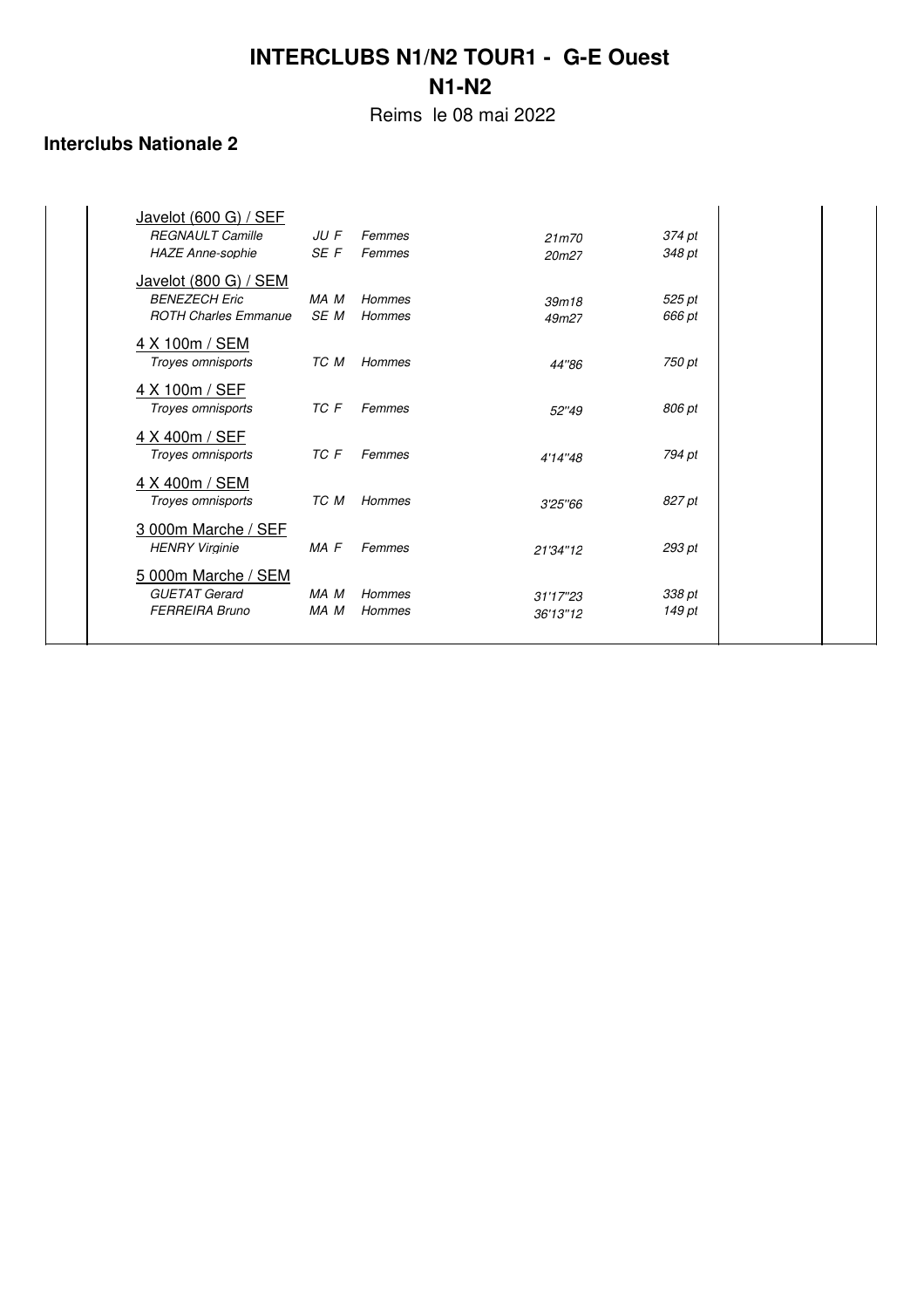Reims le 08 mai 2022

| PI.              |   | Athlète                                                                   |              |                         | Perf.                    | perf. bonif.     | Points    | Nb perf. |
|------------------|---|---------------------------------------------------------------------------|--------------|-------------------------|--------------------------|------------------|-----------|----------|
| $\boldsymbol{2}$ | С | Dac Reims*                                                                |              |                         |                          |                  | 39 169 pt | 72       |
|                  |   | 100m / SEF<br><b>FAUVET Sarah</b><br>MENSAH Joyce-odessa                  | ES F<br>ES F | Femmes<br>Femmes        | 12"21<br>13"38           | 950 pt<br>737 pt |           |          |
|                  |   | <u>100m / SEM</u><br><b>MOTHE Hugo</b><br><b>DROUILLET Thomas</b>         | CA M<br>SE M | Hommes<br>Hommes        | 12"10<br>11"35           | 591 pt<br>786 pt |           |          |
|                  |   | 200m / SEM<br><b>DAYAWA Clement</b><br><b>GOURBEYRE Benjamin</b>          | CA M<br>ES M | Hommes<br>Hommes        | 23"95<br>DQ              | 677 pt<br>0      |           |          |
|                  |   | 200m / SEF<br><b>JACQUET Anais</b><br><b>DESGRIPPES Mathilde</b>          | CA F<br>SE F | Femmes<br>Femmes        | 26"77<br>25"91           | 786 pt<br>860 pt |           |          |
|                  |   | 400m / SEF<br><b>BARBERON GARCIA Joa</b><br><b>LAHMAR Lina</b>            | CA F<br>JU F | Femmes<br>Femmes        | <b>DNS</b><br><b>DNS</b> | 0<br>0           |           |          |
|                  |   | 400m / SEM<br><b>MONDOKO Jospin</b><br><b>PIERRET Matthieu</b>            | CA M<br>JU M | Hommes<br>Hommes        | 52"36<br>58"12           | 724 pt<br>445 pt |           |          |
|                  |   | 800m / SEM<br>THIEBAULT Julyan<br><b>VASSOGNE Robin</b>                   | JU M<br>SE M | Hommes<br>Hommes        | 2'05"34<br>1'56"66       | 635 pt<br>845 pt |           |          |
|                  |   | 800m / SEF<br><b>BOIVIN Marie</b><br><b>EMPORIO Floryane</b>              | CA F<br>CA F | Femmes<br>Femmes        | 2'33"09<br>2'41"91       | 646 pt<br>533 pt |           |          |
|                  |   | 1 500m / SEM<br><b>CHEBLI Adel</b><br><b>CHAUVET Antoine</b>              | ES M<br>JU M | <b>Hommes</b><br>Hommes | 4'43"44<br>4'48"69       | 419 pt<br>377 pt |           |          |
|                  |   | 1 500m / SEF<br><b>DUMANGIN Clara</b><br><b>BLANCHARD Chloe</b>           | CA F<br>JU F | Femmes<br>Femmes        | 5'07"01<br>5'05"29       | 727 pt<br>738 pt |           |          |
|                  |   | 3 000m / SEF<br><b>WILLEM Laurianne</b><br><b>MAQUIN Amandine</b>         | MA F<br>SE F | Femmes<br>Femmes        | 11'28"17<br>12'37"12     | 665 pt<br>498 pt |           |          |
|                  |   | 3 000m / SEM<br><b>GOMERIEUX Louis</b><br><b>BARRER Francois</b>          | CA M<br>SE M | Hommes<br>Hommes        | 11'32"48<br>8'16"67      | 177 pt<br>960 pt |           |          |
|                  |   | 100m Haies (84) / SEF<br><b>BAGHDADI Rayhane</b><br><b>ESTEVON Romane</b> | CA F<br>SE F | Femmes<br>Femmes        | 17"77<br>15"24           | 595 pt<br>867 pt |           |          |
|                  |   | 110m Haies (106) / SEM<br><b>CHEVRIER Adrien</b><br>DE LA FAYE Jules      | CA M<br>CA M | Hommes<br>Hommes        | 17"00<br>18"49           | 593 pt<br>409 pt |           |          |
|                  |   | 400m Haies (91) / SEM<br><b>BERTRAND Hadrien</b><br><b>BRETON Julien</b>  | CA M<br>ES M | Hommes<br>Hommes        | 67"33<br>62"31           | 433 pt<br>601 pt |           |          |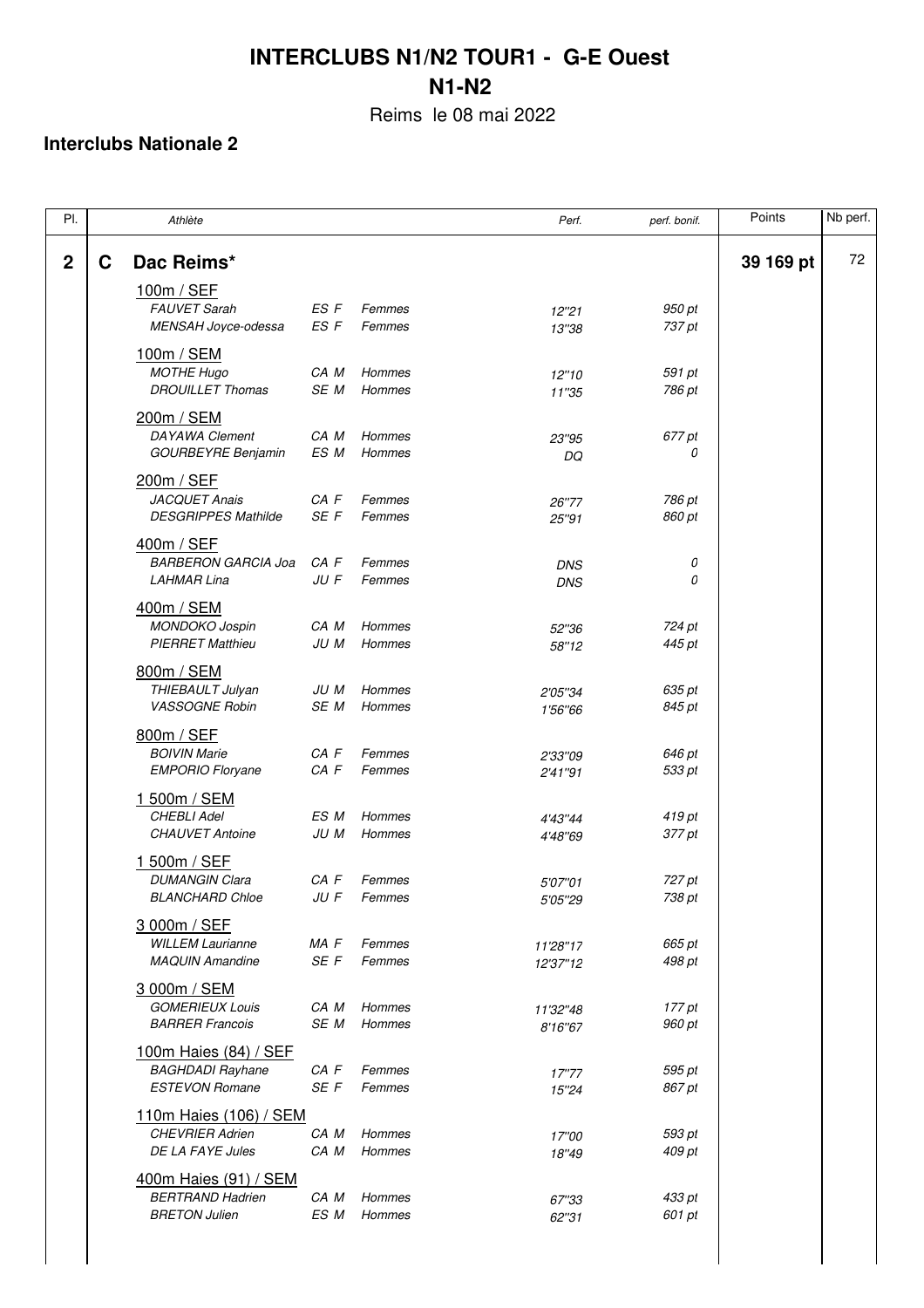Reims le 08 mai 2022

| <u>3000m Steeple (91) / SEM</u><br><b>CALLIER Anthony</b><br><b>MARCASSOLI Julien</b> | MA M<br>MA M | Hommes<br>Hommes | 10'21"51<br>11'57"17     | 685 pt<br>395 pt |
|---------------------------------------------------------------------------------------|--------------|------------------|--------------------------|------------------|
| Hauteur / SEM<br><b>DUYME Quentin</b><br><b>BUECHER Titouan</b>                       | CA M<br>ES M | Hommes<br>Hommes | 1m50<br>1 <sub>m65</sub> | 485 pt<br>612 pt |
| Hauteur / SEF<br><b>FLEURY Melanie</b><br><b>ESTEVON Romane</b>                       | SE F<br>SE F | Femmes<br>Femmes | 1m50<br>1m45             | 735 pt<br>687 pt |
| Perche / SEF<br><b>HOUDELET Agathe</b><br><b>GIRAUD Maelle</b>                        | JU F<br>SE F | Femmes<br>Femmes | 3m00<br>1m80             | 657 pt<br>303 pt |
| Perche / SEM<br>DE LA FAYE Jules<br><b>VANDENHAUTE Lionel</b>                         | CA M<br>MA M | Hommes<br>Hommes | 4m00<br><i>3m80</i>      | 727 pt<br>674 pt |
| Longueur / SEF<br><b>ROUSSEAU Maelle</b><br>MENSAH Jovce-odessa                       | CA F<br>ES F | Femmes<br>Femmes | 4m61<br>4m61             | 701 pt<br>701 pt |
| Longueur / SEM<br><b>BERTRAND Hadrien</b><br><b>LARIVIERE Florian</b>                 | CA M<br>ES M | Hommes<br>Hommes | 5m57<br>5m88             | 620 pt<br>685 pt |
| <b>Triple Saut / SEF</b><br><b>BAGHDADI Rayhane</b><br><b>FAUVET Sarah</b>            | CA F<br>ES F | Femmes<br>Femmes | <i>8m90</i><br>11m00     | 606 pt<br>814 pt |
| <b>Triple Saut / SEM</b><br>DAYAWA Clement<br><b>SANCHEZ Esteban</b>                  | CA M<br>CA M | Hommes<br>Hommes | 11m36<br>11m08           | 578 pt<br>549 pt |
| Poids (4 Kg) / SEF<br><b>BARBERON GARCIA Joa</b><br><b>LAHMAR Lina</b>                | CA F<br>JU F | Femmes<br>Femmes | 7m92<br>7m83             | 458 pt<br>452 pt |
| Poids (7 Kg) / SEM<br><b>BONNENFANT Maximillien</b> SE M<br><b>BARRER Antoine</b>     | SE M         | Hommes<br>Hommes | 10m34<br>8m37            | 548 pt<br>432 pt |
| Disque (1.0 Kg) / SEF<br><b>BLANCHARD Chloe</b><br><b>FLEURY Melanie</b>              | JU F<br>SE F | Femmes<br>Femmes | 18m08<br>20m54           | 306 pt<br>351 pt |
| <u>Disque (2.0 Kg) / SEM</u><br><b>CHEVRIER Adrien</b><br><b>AUDURENQ Quentin</b>     | CA M<br>SE M | Hommes<br>Hommes | 20m20<br>24m70           | 335 pt<br>417 pt |
| Marteau (4 Kg) / SEF<br><b>BOIREAU Audrey</b><br><b>GIRAUD Maelle</b>                 | MA F<br>SE F | Femmes<br>Femmes | 35m95<br>23m14           | 546 pt<br>343 pt |
| Marteau (7 Kg) / SEM<br><b>VANDENHAUTE Lionel</b><br><b>DROUILLET Thomas</b>          | MA M<br>SE M | Hommes<br>Hommes | 25m90<br>19m85           | 368 pt<br>277 pt |
| Javelot (600 G) / SEF<br><b>HOUDELET Agathe</b><br><b>DESGRIPPES Mathilde</b>         | JU F<br>SE F | Femmes<br>Femmes | 26m41<br>13m81           | 460 pt<br>231 pt |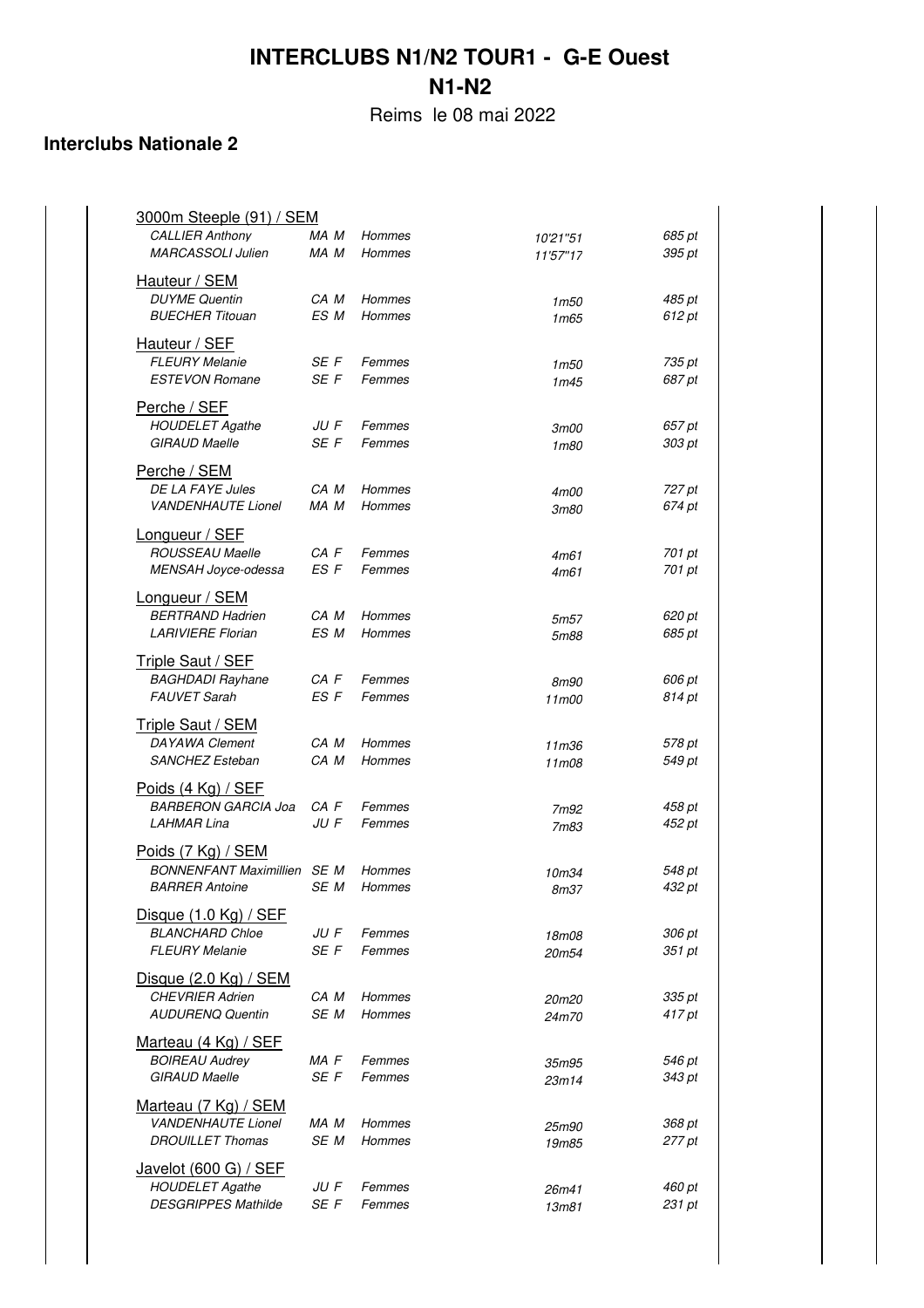Reims le 08 mai 2022

| Javelot (800 G) / SEM       |          |               |                    |        |  |
|-----------------------------|----------|---------------|--------------------|--------|--|
| SANCHEZ Esteban             | CA M     | <b>Hommes</b> | 50m79              | 688 pt |  |
| <b>BRETON Julien</b>        | ES M     | Hommes        | 31 <sub>m</sub> 73 | 420 pt |  |
| 4 X 100m / SEM              |          |               |                    |        |  |
| Dac reims*                  | TC M     | Hommes        | 44"45              | 775 pt |  |
| 4 X 100m / SEF              |          |               |                    |        |  |
| Dac reims*                  | TC F     | Femmes        | 49"47              | 917 pt |  |
| 4 X 400m / SEF              |          |               |                    |        |  |
| Dac reims*                  | TC F     | Femmes        | 4'22"37            | 739 pt |  |
| 4 X 400m / SEM              |          |               |                    |        |  |
| Dac Reims*                  | SE M     | <b>Hommes</b> | 3'39"41            | 659 pt |  |
| 3 000m Marche / SEF         |          |               |                    |        |  |
| <b>DENIS Manon</b>          | $CA$ $F$ | Femmes        | 20'00"70           | 395 pt |  |
| <b>BOIREAU Audrey</b>       | MA F     | Femmes        | 19'04"83           | 464 pt |  |
| 5 000m Marche / SEM         |          |               |                    |        |  |
| <b>MONDOKO</b> Jean-faustin | MA M     | <b>Hommes</b> | 37'58"51           | 100 pt |  |
| DA SILVA Matthieu           | MA M     | <b>Hommes</b> | 45'38"65           | 0      |  |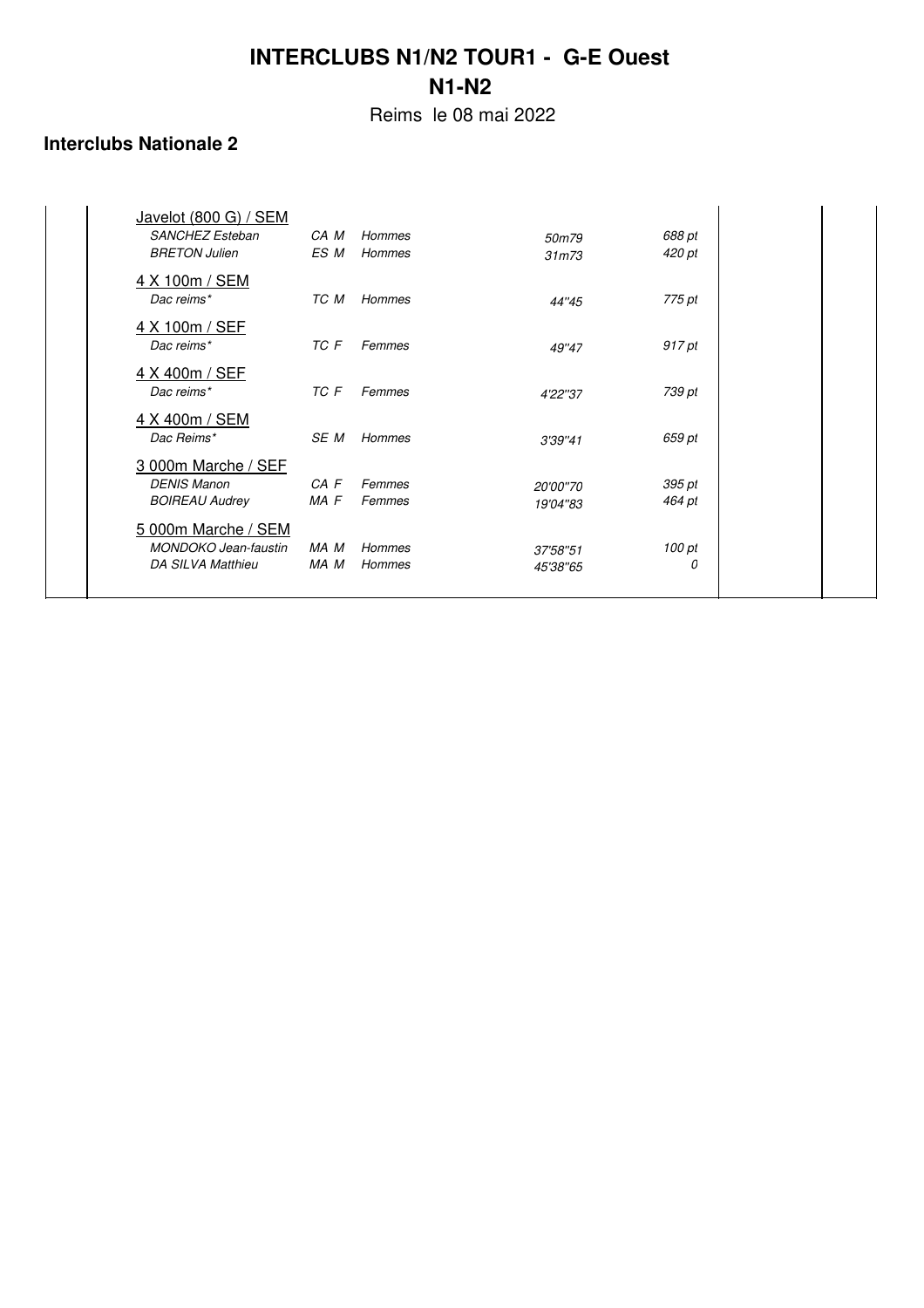Reims le 08 mai 2022

| PI. |    | Athlète                                          |              |                  | Perf.                | perf. bonif.     | Points    | Nb perf. |
|-----|----|--------------------------------------------------|--------------|------------------|----------------------|------------------|-----------|----------|
| 3   | E. | <b>Grac Athletisme*</b>                          |              |                  |                      |                  | 38 182 pt | 69       |
|     |    | 100m / SEF                                       |              |                  |                      |                  |           |          |
|     |    | <b>SIMON Noemie</b>                              | CA F         | Femmes           | 15"02                | 483 pt           |           |          |
|     |    | <b>FOGOLA Cassandre</b>                          | ES F         | Femmes           | 15"95                | 363 pt           |           |          |
|     |    | 100m / SEM                                       |              |                  |                      |                  |           |          |
|     |    | <b>BROSSE Matthias</b>                           | CA M         | Hommes           | 11"69                | 694 pt           |           |          |
|     |    | <b>CROYET Matteo</b>                             | CA M         | Hommes           | 13"68                | 271 pt           |           |          |
|     |    | 200m / SEM                                       |              |                  |                      |                  |           |          |
|     |    | <b>OUANNOUGHI Billel</b>                         | CA M         | Hommes           | 27"75                | 305 pt           |           |          |
|     |    | <b>COURROUX Gauthier</b>                         | ES M         | Hommes           | 24"83                | 578 pt           |           |          |
|     |    |                                                  |              |                  |                      |                  |           |          |
|     |    | 200m / SEF<br><b>GRESSIER Oriane</b>             | JU F         | Femmes           |                      | 423 pt           |           |          |
|     |    | <b>PIHET Louise</b>                              | SE F         | Femmes           | 31"75<br>28"28       | 664 pt           |           |          |
|     |    |                                                  |              |                  |                      |                  |           |          |
|     |    | 400m / SEF<br><b>MARTINS Idaline</b>             | ES F         | Femmes           |                      |                  |           |          |
|     |    | <b>BORCA Audrey</b>                              | MA F         | Femmes           | 69"56<br>68"92       | 547 pt<br>565 pt |           |          |
|     |    |                                                  |              |                  |                      |                  |           |          |
|     |    | 400m / SEM                                       |              |                  |                      |                  |           |          |
|     |    | LERUD-TOUSSAINT Axel<br>VINGADASSALOM Logan      | ES M<br>ES M | Hommes<br>Hommes | 55"86<br>56"52       | 546 pt<br>515 pt |           |          |
|     |    |                                                  |              |                  |                      |                  |           |          |
|     |    | 800m / SEM                                       |              |                  |                      |                  |           |          |
|     |    | <b>MARTINOT Auguste</b><br><b>RAIMBEAUX Aldo</b> | SE M<br>SE M | Hommes<br>Hommes | 1'59"62              | 770 pt<br>769 pt |           |          |
|     |    |                                                  |              |                  | 1'59"64              |                  |           |          |
|     |    | 800m / SEF                                       |              |                  |                      |                  |           |          |
|     |    | <b>MOINY Blanche</b>                             | ES F<br>SE F | Femmes<br>Femmes | 2'51"61              | 422 pt           |           |          |
|     |    | <b>MAHIEU Charlotte</b>                          |              |                  | 2'32"23              | 657 pt           |           |          |
|     |    | 1 500m / SEM                                     |              |                  |                      |                  |           |          |
|     |    | <b>BOUKELMOUN Riad</b>                           | MA M         | Hommes           | 4'18"70              | 648 pt           |           |          |
|     |    | <b>RAU Bastien</b>                               | SE M         | Hommes           | 4'10"88              | 731 pt           |           |          |
|     |    | 1 500m / SEF                                     |              |                  |                      |                  |           |          |
|     |    | <b>BERTHE Emilie</b>                             | MA F         | Femmes           | 5'16"55              | 669 pt           |           |          |
|     |    | <b>ROLLIN Meline</b>                             | SE F         | Femmes           | 4'30"33              | 974 pt           |           |          |
|     |    | 3 000m / SEF                                     |              |                  |                      |                  |           |          |
|     |    | <b>NIVET Amelie</b>                              | MA F         | Femmes           | 11'09"53             | 714 pt           |           |          |
|     |    | <b>KLANECEK Delphine</b>                         | MA F         | Femmes           | 11'27"71             | 666 pt           |           |          |
|     |    | 3 000m / SEM                                     |              |                  |                      |                  |           |          |
|     |    | <b>RANVE Hugo</b>                                | ES M         | Hommes           | 9'11"79              | 676 pt           |           |          |
|     |    | <b>ZIDANE Mehdi</b>                              | MA M         | Hommes           | 10'05"94             | 446 pt           |           |          |
|     |    | 100m Haies (84) / SEF                            |              |                  |                      |                  |           |          |
|     |    | <b>AGOUNI Melina</b>                             | CA F         | Femmes           | 18"63                | 514 pt           |           |          |
|     |    | 400m Haies (76) / SEF                            |              |                  |                      |                  |           |          |
|     |    | <b>BODIN Alexia</b>                              | ES F         | Femmes           | 86"49                | 394 pt           |           |          |
|     |    |                                                  |              |                  |                      |                  |           |          |
|     |    | 400m Haies (91) / SEM<br><b>ROLLIN Theo</b>      | ES M         | Hommes           |                      |                  |           |          |
|     |    | SPINOTTI Nathan                                  | JU M         | Hommes           | 58"97<br>60"56       | 728 pt<br>666 pt |           |          |
|     |    |                                                  |              |                  |                      |                  |           |          |
|     |    | 3000m Steeple (91) / SEM<br><b>DOMINE Lucas</b>  |              | Hommes           |                      |                  |           |          |
|     |    | <b>JET Florian</b>                               | JU M<br>MA M | Hommes           | 11'27"51<br>10'47"15 | 477 pt<br>599 pt |           |          |
|     |    |                                                  |              |                  |                      |                  |           |          |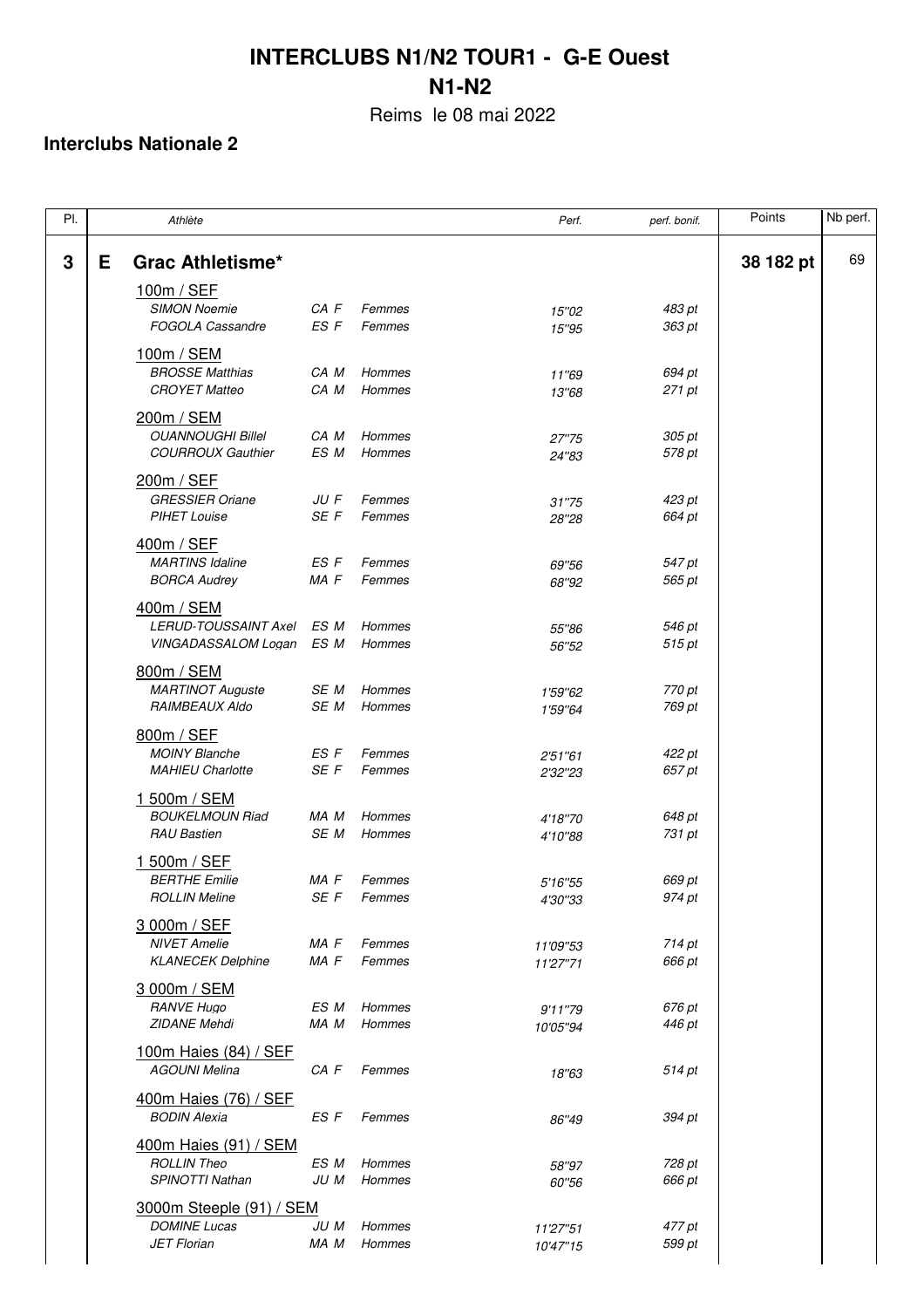Reims le 08 mai 2022

| Hauteur / SEM<br><b>BROSSE Matthias</b><br><b>BEAUPERIN Lucas</b>                  | CA M<br>SE M | Hommes<br><b>Hommes</b> | 1m50<br>1m50             | 485 pt<br>485 pt |
|------------------------------------------------------------------------------------|--------------|-------------------------|--------------------------|------------------|
| Hauteur / SEF<br><b>AGOUNI Melina</b><br><b>MOINY Blanche</b>                      | CA F<br>ES F | Femmes<br>Femmes        | 1m40<br>1 <sub>m20</sub> | 640 pt<br>453 pt |
| Perche / SEF<br><b>PIHET Louise</b>                                                | SE F         | Femmes                  | 2m80                     | 597 pt           |
| Perche / SEM<br><b>SPINOTTI Nathan</b><br><b>SPINOTTI Martial</b>                  | JU M<br>MA M | Hommes<br><b>Hommes</b> | 2m80<br>2m20             | 414 pt<br>261 pt |
| Longueur / SEF<br><b>MARTINS Idaline</b><br><b>FOGOLA Cassandre</b>                | ES F<br>ES F | Femmes<br>Femmes        | 4m55<br>3m92             | 688 pt<br>555 pt |
| Longueur / SEM<br><b>ROLLIN Theo</b>                                               | ES M         | Hommes                  | 6m57                     | 830 pt           |
| <b>DOMINE Lucas</b><br>Triple Saut / SEF<br><b>SIMON Noemie</b>                    | JU M<br>CA F | Hommes<br>Femmes        | 4m60<br>7m67             | 420 pt<br>487 pt |
| <b>CAILLET Anais</b>                                                               | SE F         | Femmes                  | 8m70                     | 587 pt           |
| <b>Triple Saut / SEM</b><br><b>OUANNOUGHI Billel</b><br><b>EVRARD Leo</b>          | CA M<br>SE M | Hommes<br>Hommes        | 11m03<br>9m49            | 544 pt<br>390 pt |
| Poids (4 Kg) / SEF<br><b>LOMBARDO Anais</b><br>AISSAOUI Celia                      | CA F<br>ES F | Femmes<br>Femmes        | 9m64<br>8m34             | 564 pt<br>484 pt |
| Poids (7 Kg) / SEM<br>SPINOTTI Martial<br><b>PELTIER Clement</b>                   | MA M<br>SE M | Hommes<br><b>Hommes</b> | 9m34<br>9m86             | 489 pt<br>520 pt |
| Disque $(1.0 \text{ Kg})$ / SEF<br><b>MINE Sandrine</b><br><b>MAHIEU Charlotte</b> | MA F<br>SE F | Femmes<br>Femmes        | 20m36<br>18m35           | 347 pt<br>311 pt |
| Disque (2.0 Kg) / SEM                                                              |              |                         |                          |                  |
| <b>COURROUX Gauthier</b><br><b>BEAUPERIN Lucas</b>                                 | ES M<br>SE M | Hommes<br>Hommes        | 22m77<br>27m57           | 382 pt<br>469 pt |
| Marteau (4 Kg) / SEF<br><b>VERREAUX Deborah</b><br><b>VERREAUX Melanie</b>         | SE F<br>SE F | Femmes<br>Femmes        | 37m39<br>35m17           | 569 pt<br>534 pt |
| Marteau (7 Kg) / SEM<br><b>CROYET Matteo</b><br><b>MAREE Quentin</b>               | CA M<br>SE M | Hommes<br>Hommes        | 19m45<br>38m72           | 271 pt<br>562 pt |
| Javelot (600 G) / SEF<br>PATIN DE SAULCOURT C MA F<br><b>CAILLET Anais</b>         | SE F         | Femmes<br>Femmes        | 27m31<br>27m05           | 477 pt<br>472 pt |
| Javelot (800 G) / SEM<br><b>AISSAOUI Farid</b><br><b>BRIARD Vivien</b>             | MA M<br>MA M | Hommes<br>Hommes        | 38m42<br>36m91           | 514 pt<br>493 pt |
| 4 X 100m / SEM<br>Grac athletisme*                                                 | TC M         | Hommes                  | 47"54                    | 596 pt           |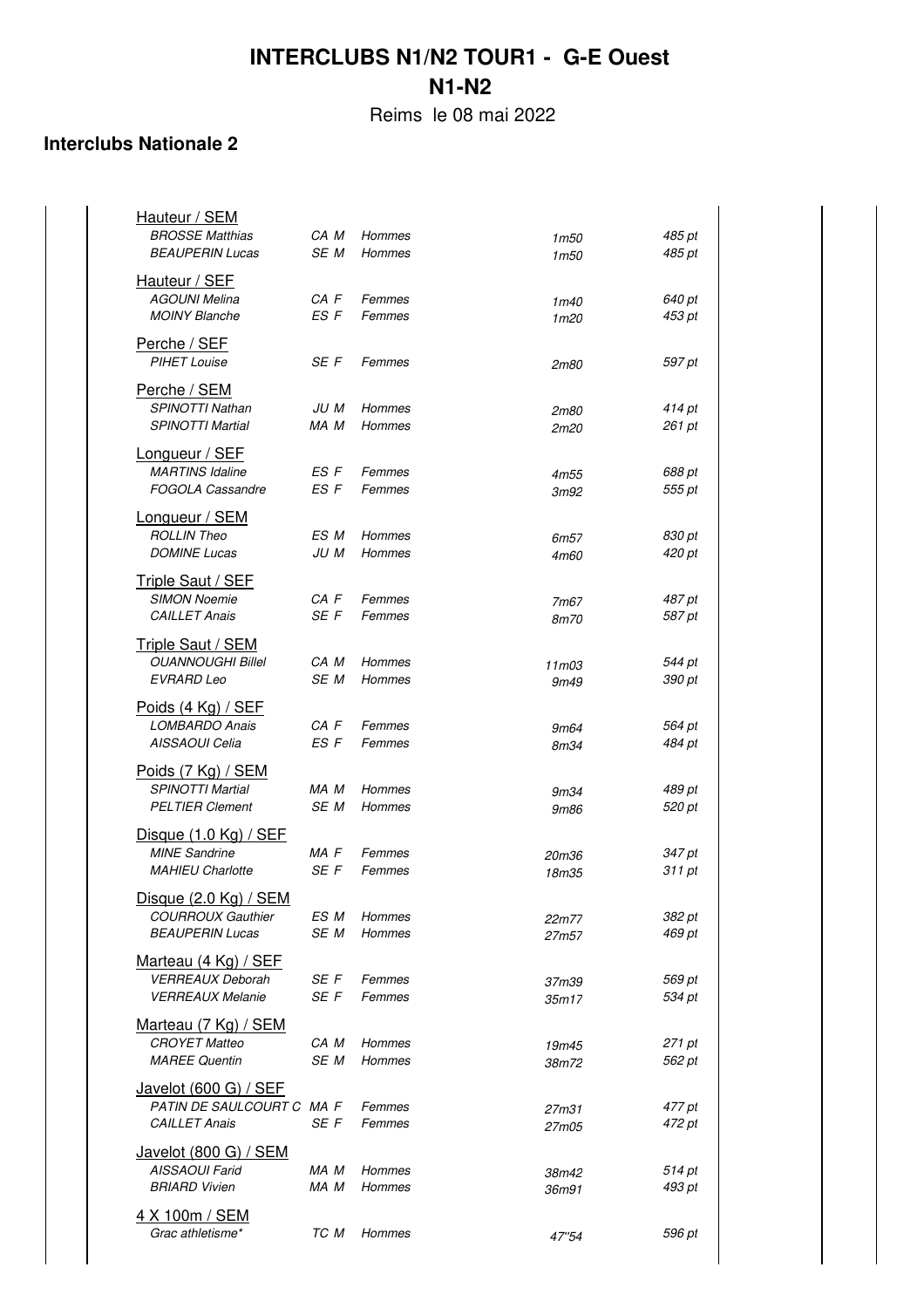Reims le 08 mai 2022

### **Interclubs Nationale 2**

| 4 X 100m / SEF<br>Grac athletisme*                                       | TC F         | Femmes           | 60"22                | 555 pt           |  |
|--------------------------------------------------------------------------|--------------|------------------|----------------------|------------------|--|
| 4 X 400m / SEF<br>Grac athletisme*                                       | TC F         | Femmes           | 4'27"51              | 705 pt           |  |
| 4 X 400m / SEM<br>Grac athletisme*                                       | TC M         | Hommes           | 3'38"35              | 672 pt           |  |
| 3 000m Marche / SEF<br><b>MILLE Angele</b><br><b>MILLE Agathe</b>        | ES F<br>JU F | Femmes<br>Femmes | 15'18"08<br>14'25"12 | 799 pt<br>891 pt |  |
| 5 000m Marche / SEM<br><b>MILLE Olivier</b><br><b>LAMOURY Maximilien</b> | MA M<br>SE M | Hommes<br>Hommes | 24'28"87<br>28'39"39 | 725 pt<br>471 pt |  |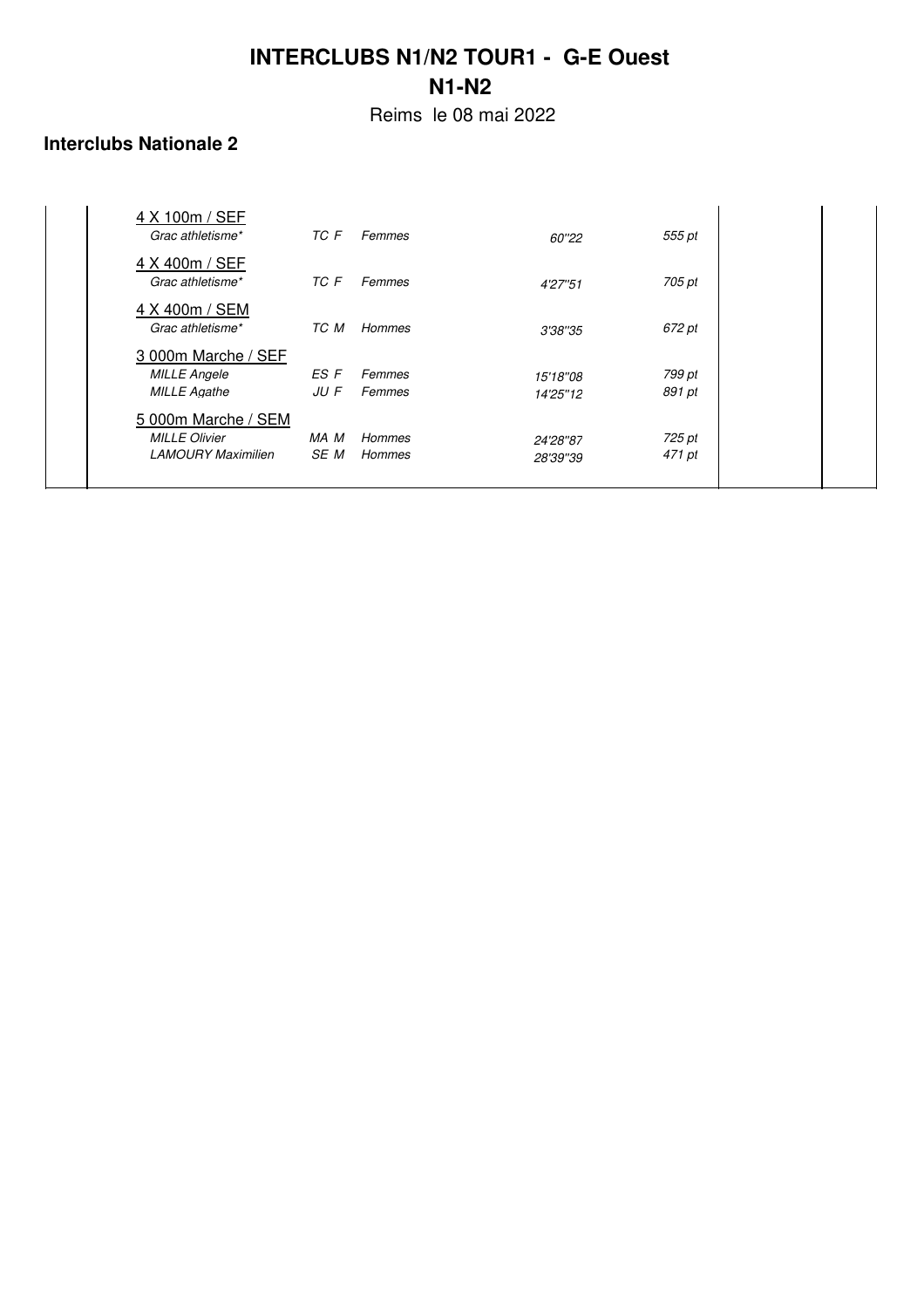Reims le 08 mai 2022

| PI. |   | Athlète                                                                  |                  |                  | Perf.                | perf. bonif.     | Points    | Nb perf. |
|-----|---|--------------------------------------------------------------------------|------------------|------------------|----------------------|------------------|-----------|----------|
| 4   | D | <b>Charleville Mezieres Athletisme</b>                                   |                  |                  |                      |                  | 37 908 pt | 73       |
|     |   | 100m / SEF<br><b>KONE Fatoumata</b><br><b>PARIS Ophely</b>               | CA F<br>JU F     | Femmes<br>Femmes | 14"48                | 560 pt<br>569 pt |           |          |
|     |   | 100m / SEM<br><b>THORN Roman</b><br><b>DANCERELLE Alexis</b>             | ES M<br>SE M     | Hommes<br>Hommes | 14"42<br>12"23       | 560 pt           |           |          |
|     |   | 200m / SEM<br><b>MARCHAL Maxence</b>                                     | CA M             | Hommes           | 14"35<br>24"04       | 172 pt<br>667 pt |           |          |
|     |   | <b>BOUDAOUCH Sofiane</b><br>200m / SEF                                   | JU M             | Hommes           | 25"23                | 535 pt           |           |          |
|     |   | <b>HERRAIZ Marie-sophie</b><br>MAZZOLINI Margot                          | CA F<br>CA F     | Femmes<br>Femmes | 26"63<br>28"91       | 798 pt<br>617 pt |           |          |
|     |   | 400m / SEF<br><b>AUBERT Steffy</b><br><b>GUERARD Lou Ann</b>             | JU F<br>JU F     | Femmes<br>Femmes | 61"37<br>64"27       | 792 pt<br>700 pt |           |          |
|     |   | 400m / SEM<br><b>TAILLANDIER Malo</b><br><b>NIVOIX Karim</b>             | JU M<br>SE M     | Hommes<br>Hommes | 51"49<br>50"18       | 772 pt<br>848 pt |           |          |
|     |   | 800m / SEM<br><b>BROUSMICHE Alexandre</b><br><b>BARROS DA SILVA Jose</b> | ES M<br>SE M     | Hommes<br>Hommes | 2'10"84              | 518 pt<br>771 pt |           |          |
|     |   | 800m / SEF<br><b>ROUJANSKY Clemence</b>                                  | CA F             | Femmes           | 1'59"56<br>2'44"69   | 500 pt           |           |          |
|     |   | <b>FEDDAG Nezia</b><br>1 500m / SEM<br><b>POTHIER Arthur</b>             | JU F<br>CA M     | Femmes<br>Hommes | 2'43"62              | 513 pt<br>582 pt |           |          |
|     |   | <b>JANICKI Clement</b><br>1 500m / SEF                                   | ES M             | Hommes           | 4'25"35<br>4'06"88   | 775 pt           |           |          |
|     |   | <b>JOHANN Juliette</b><br><b>JANICKI Juliette</b>                        | ES F<br>SE F     | Femmes<br>Femmes | 5'43"36<br>5'31"65   | 518 pt<br>581 pt |           |          |
|     |   | 3 000m / SEF<br><b>NAVACCHIA Marie</b><br><b>PERON Anais</b>             | MA F<br>SE F     | Femmes<br>Femmes | 10'51"71<br>11'29"14 | 763 pt<br>662 pt |           |          |
|     |   | 3 000m / SEM<br><b>DUFOREST Guillaume</b><br><b>PHILIPPART Gatien</b>    | CA M<br>ES M     | Hommes<br>Hommes | 9'59"99<br>9'55"90   | 469 pt<br>485 pt |           |          |
|     |   | 100m Haies (84) / SEF<br><b>LAMY Jade</b><br><b>QUINT Solene</b>         | CA F<br>$CA$ $F$ | Femmes<br>Femmes | 15"94<br>20"77       | 786 pt<br>339 pt |           |          |
|     |   | 110m Haies (106) / SEM<br>AMIEL Johan<br><b>DERUEL Dylan</b>             | CA M<br>SE M     | Hommes<br>Hommes | 21"74<br>20"36       | 126 pt<br>226 pt |           |          |
|     |   | 400m Haies (76) / SEF<br><b>DUPUY Agate</b><br>PODOLSKI Suzon            | CA F<br>CA F     | Femmes<br>Femmes | 80"00<br>84"30       | 521 pt<br>435 pt |           |          |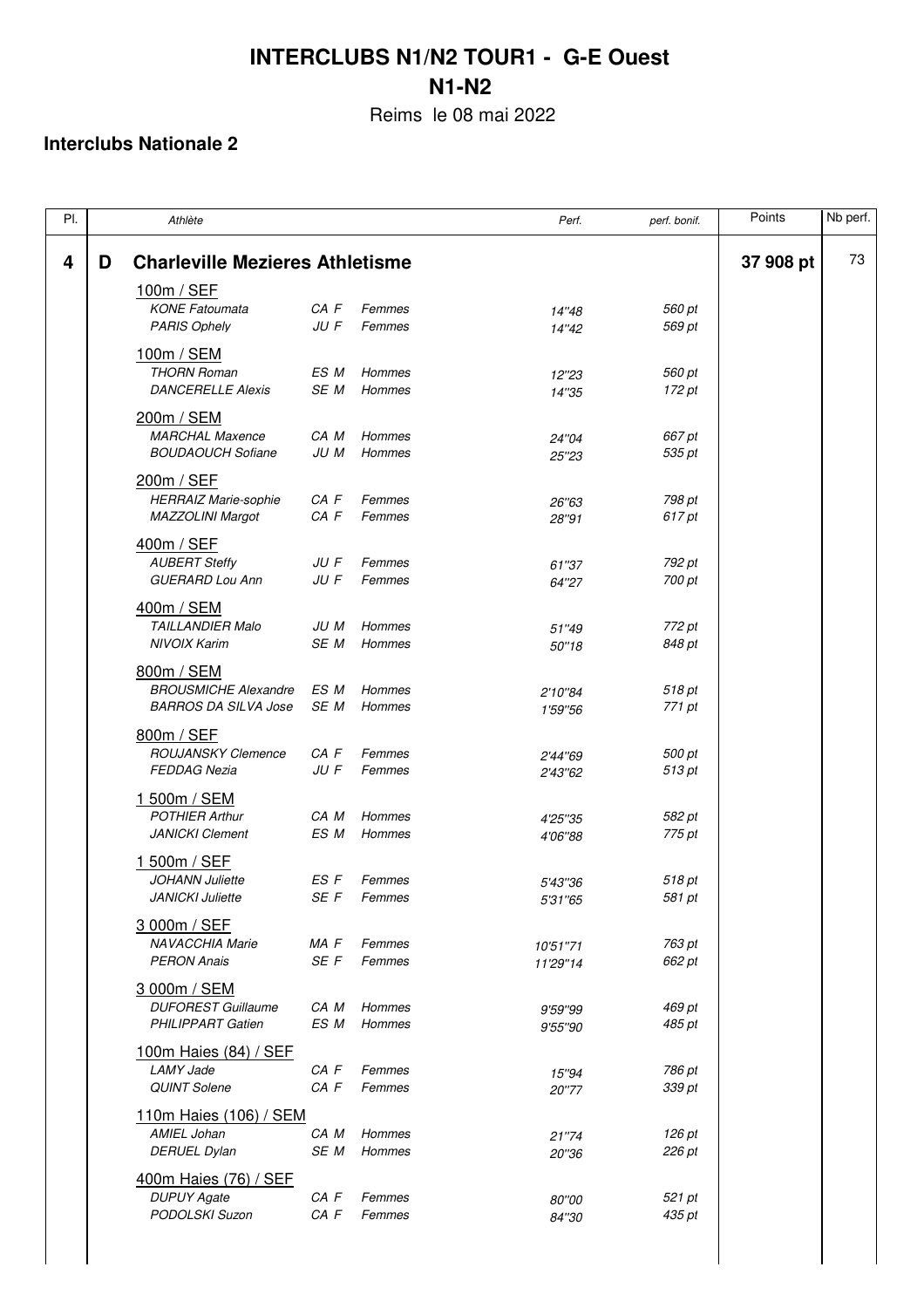Reims le 08 mai 2022

| / SEM<br><u>400m Haies (91)</u> |      |        |                  |        |
|---------------------------------|------|--------|------------------|--------|
| <b>POSTEAUX Theo</b>            | JU M | Hommes | 63"53            | 558 pt |
| <b>NEVEUR Anthony</b>           | SE M | Hommes | 68"96            | 384 pt |
|                                 |      |        |                  |        |
| <b>3000m Steeple (91) / SEM</b> |      |        |                  |        |
| <b>DUPUY Nicolas</b>            | ES M | Hommes | 9'40"87          | 832 pt |
| <b>FERT Guillaume</b>           | SE M | Hommes | 10'51"01         | 587 pt |
| Hauteur / SEM                   |      |        |                  |        |
| AMIEL Johan                     | CA M | Hommes | 1m50             | 485 pt |
| <b>MOUTARDE Mathys</b>          | JU M | Hommes | 1m65             | 612 pt |
|                                 |      |        |                  |        |
| Hauteur / SEF                   |      |        |                  |        |
| MAZZOLINI Margot                | CA F | Femmes | 1m40             | 640 pt |
| LECOMTE-SOUKHOTINE L SE F       |      | Femmes | 1 <sub>m20</sub> | 453 pt |
|                                 |      |        |                  |        |
| Perche / SEF                    |      |        |                  |        |
| DUPUIS DOMINGUEZ Mat CA F       |      | Femmes | 1m60             | 246 pt |
| Perche / SEM                    |      |        |                  |        |
| <b>POTHIER Arthur</b>           | CA M | Hommes | 2m80             | 414 pt |
| <b>DUPUY Nicolas</b>            | ES M | Hommes | 2m80             | 414 pt |
|                                 |      |        |                  |        |
| Longueur / SEF                  |      |        |                  |        |
| LAMY Jade                       | CA F | Femmes | 5m28             | 843 pt |
| <b>QUINT Solene</b>             | CA F | Femmes | 4m49             | 675 pt |
|                                 |      |        |                  |        |
| Longueur / SEM                  |      |        |                  |        |
| <b>JEDRAOUI Amin</b>            | ES M | Hommes | <b>DNS</b>       | 0      |
| <b>POSTEAUX Theo</b>            | JU M | Hommes | 5m37             | 579 pt |
| <b>Triple Saut / SEF</b>        |      |        |                  |        |
| <b>HERRAIZ Marie-sophie</b>     | CA F | Femmes | 10m00            | 715 pt |
| <b>DUPUY Agate</b>              | CA F | Femmes | 9m45             | 660 pt |
|                                 |      |        |                  |        |
| <b>Triple Saut / SEM</b>        |      |        |                  |        |
| <b>JANICKI Clement</b>          | ES M | Hommes | 10m73            | 514 pt |
| <b>TAILLANDIER Malo</b>         | JU M | Hommes | 11m15            | 557 pt |
|                                 |      |        |                  |        |
| Poids (4 Kg) / SEF              |      |        |                  |        |
| <b>MIHOUB Ema</b>               | CA F | Femmes | 7m34             | 422 pt |
| LECOMTE-SOUKHOTINE L SE F       |      | Femmes | 7m41             | 427 pt |
| Poids (7 Kg) / SEM              |      |        |                  |        |
| <b>POSTEAUX Fabien</b>          | MA M | Hommes | 7m89             | 404 pt |
| <b>NIVOIX Karim</b>             | SE M | Hommes | 8m89             | 463 pt |
|                                 |      |        |                  |        |
| Disque $(1.0 \text{ Kg})$ / SEF |      |        |                  |        |
| <b>LATREILLE Laurene</b>        | SE F | Femmes | 24m57            | 424 pt |
| <b>JANICKI Juliette</b>         | SE F | Femmes | 18m72            | 318 pt |
|                                 |      |        |                  |        |
| Disque $(2.0 \text{ Kg})$ / SEM |      |        |                  |        |
| <b>MARCHAL Maxence</b>          | CA M | Hommes | 19m89            | 330 pt |
| <b>DANCERELLE Alexis</b>        | SE M | Hommes | 28m85            | 492 pt |
| Marteau (4 Kg) / SEF            |      |        |                  |        |
| <b>AUBERT Steffy</b>            | JU F | Femmes |                  | 632 pt |
| <b>VALLEE Laura</b>             | JU F | Femmes | 41m32<br>31m43   | 474 pt |
|                                 |      |        |                  |        |
| Marteau (7 Kg) / SEM            |      |        |                  |        |
| <b>THULLIER Matteo</b>          | ES M | Hommes | 42m89            | 626 pt |
| <b>BARROS DA SILVA Jose</b>     | SE M | Hommes | 12m86            | 171 pt |
|                                 |      |        |                  |        |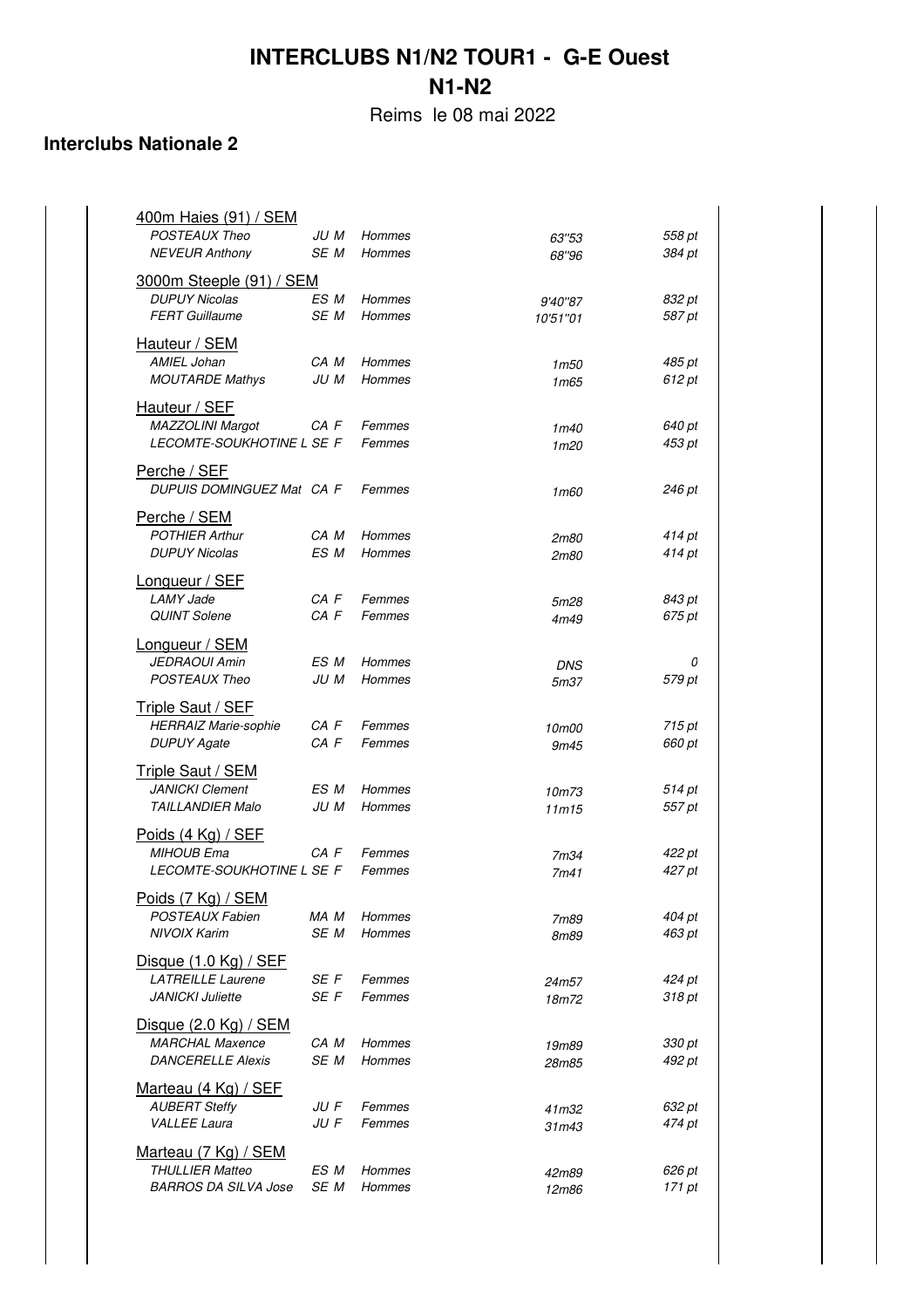Reims le 08 mai 2022

| Javelot (600 G) / SEF             |          |        |          |        |
|-----------------------------------|----------|--------|----------|--------|
| JOUVANTE Tyfenn                   | JU F     | Femmes | 25m49    | 443 pt |
| <b>HENROT Lou</b>                 | $JU$ $F$ | Femmes | 20m69    | 356 pt |
| Javelot (800 G) / SEM             |          |        |          |        |
| <b>BLOQUEL Gauthier</b>           | ES M     | Hommes | 28m60    | 376 pt |
| <b>MOUTARDE Mathys</b>            | JU M     | Hommes | 64m15    | 876 pt |
| 4 X 100m / SEM                    |          |        |          |        |
| Charleville mezieres athleti TC M |          | Hommes | 45"71    | 699 pt |
| 4 X 100m / SEF                    |          |        |          |        |
| Charleville mezieres athleti TC F |          | Femmes | 51"87    | 828 pt |
|                                   |          |        |          |        |
| 4 X 400m / SEF                    |          |        |          |        |
| Charleville mezieres athleti TC F |          | Femmes | 4'32"95  | 669 pt |
| 4 X 400m / SEM                    |          |        |          |        |
| Charleville mezieres athleti TC M |          | Hommes | 3'30"93  | 761 pt |
| 3 000m Marche / SEF               |          |        |          |        |
| <b>STEVENOT Fleur</b>             | $CA$ $F$ | Femmes | DQ       | 0      |
| <b>CHAMBERLIN Solene</b>          | SE F     | Femmes | 20'27"47 | 364 pt |
| 5 000m Marche / SEM               |          |        |          |        |
| <b>BILLAUDEL Jean-philippe</b>    | MA M     | Hommes | 41'53"23 | 25 pt  |
| <b>AUBERT Maxime</b>              | SE M     | Hommes | DQ       | 0      |
|                                   |          |        |          |        |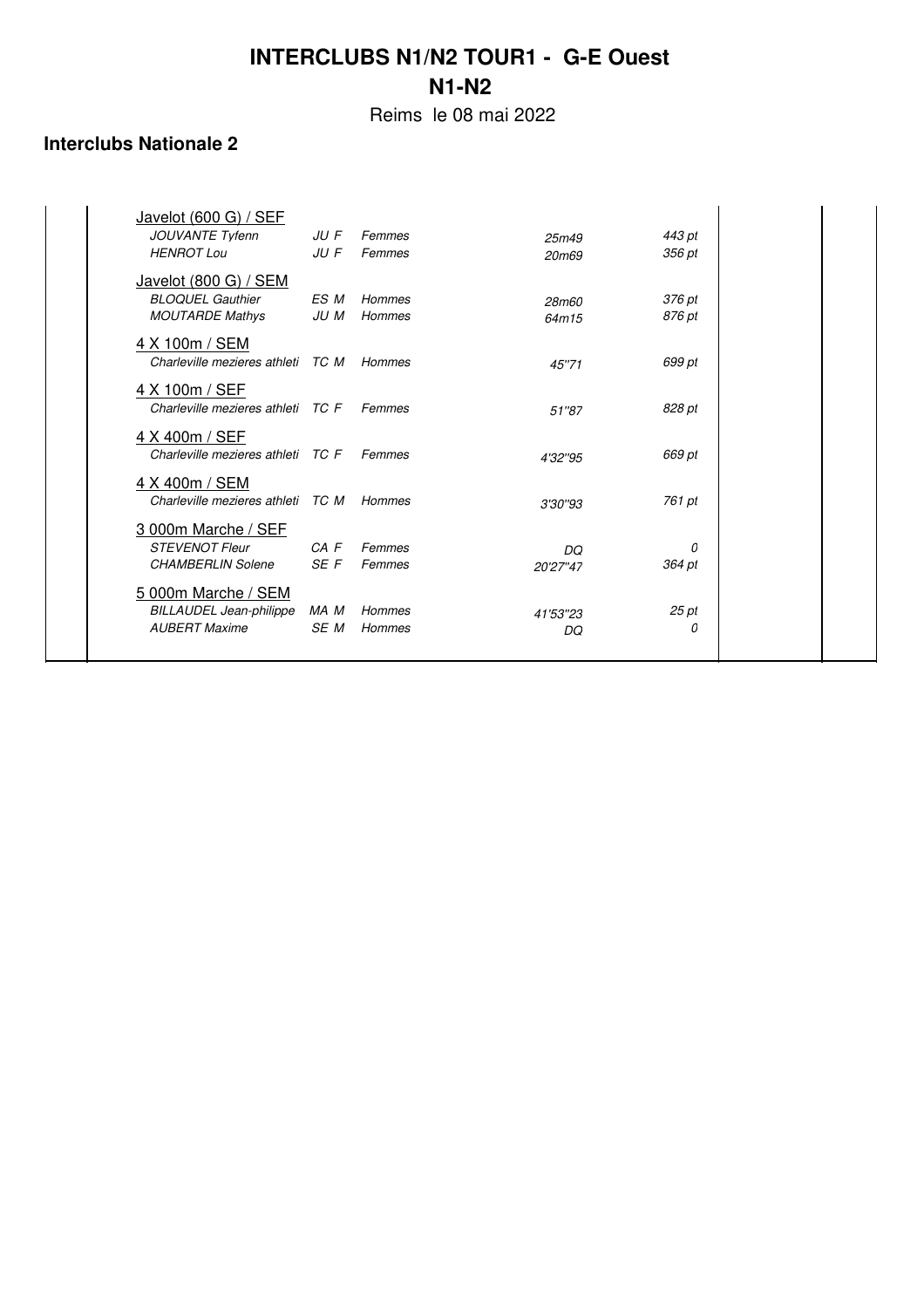Reims le 08 mai 2022

| PI. |   | Athlète                   |      |               | Perf.                | perf. bonif. | Points    | Nb perf. |
|-----|---|---------------------------|------|---------------|----------------------|--------------|-----------|----------|
| 5   | F | Co Champagne Aa *         |      |               |                      |              | 26 624 pt | 53       |
|     |   | 100m / SEF                |      |               |                      |              |           |          |
|     |   | <b>CHATTER Jasmine</b>    | CA F | Femmes        | 13"37                | 738 pt       |           |          |
|     |   | MILIC Ines                | JU F | Femmes        | 14"91                | 498 pt       |           |          |
|     |   | 100m / SEM                |      |               |                      |              |           |          |
|     |   | <b>HURTE Yvanild</b>      | ES M | Hommes        | 11"36                | 783 pt       |           |          |
|     |   | <b>DADA Corentin</b>      | SE M | Hommes        | 11"83                | 658 pt       |           |          |
|     |   |                           |      |               |                      |              |           |          |
|     |   | 200m / SEM                |      |               |                      |              |           |          |
|     |   | <b>MARTINS Krys</b>       | CA M | Hommes        | 23"78                | 697 pt       |           |          |
|     |   | PREVOST Killian           | JU M | Hommes        | 22"93                | 802 pt       |           |          |
|     |   | 200m / SEF                |      |               |                      |              |           |          |
|     |   | <b>LEBRETON Marine</b>    | SE F | Femmes        | 30"54                | 501 pt       |           |          |
|     |   | <b>LEFORT Ophelie</b>     | SE F | Femmes        | 32"95                | 353 pt       |           |          |
|     |   | 400m / SEF                |      |               |                      |              |           |          |
|     |   | <b>MARTINS Ynola</b>      | ES F | Femmes        |                      | 804 pt       |           |          |
|     |   |                           |      |               | 61"00                |              |           |          |
|     |   | 400m / SEM                |      |               |                      |              |           |          |
|     |   | <b>SAGER Lucas</b>        | ES M | Hommes        | 52"52                | 715 pt       |           |          |
|     |   | SAUVAGE Remi              | JU M | Hommes        | 56"08                | 536 pt       |           |          |
|     |   | 800m / SEM                |      |               |                      |              |           |          |
|     |   | <b>DUVAL Titouan</b>      | ES M | Hommes        | 2'05"97              | 621 pt       |           |          |
|     |   |                           |      |               |                      |              |           |          |
|     |   | 1 500m / SEM              |      |               |                      |              |           |          |
|     |   | <b>MARTINEZ Justo</b>     | CA M | Hommes        | 4'33"59              | 504 pt       |           |          |
|     |   | <b>KOBA Enzo</b>          | JU M | Hommes        | 4'47"70              | 384 pt       |           |          |
|     |   | 1 500m / SEF              |      |               |                      |              |           |          |
|     |   | <b>ROBIN Jeanne</b>       | JU F | Femmes        | 5'27"51              | 605 pt       |           |          |
|     |   | 3 000m / SEF              |      |               |                      |              |           |          |
|     |   | <b>SAGER Sophie</b>       | MA F | Femmes        |                      | 163 pt       |           |          |
|     |   | <b>SOURD Lauren</b>       | SE F | Femmes        | 15'46"22<br>12'47"71 | 474 pt       |           |          |
|     |   |                           |      |               |                      |              |           |          |
|     |   | 3 000m / SEM              |      |               |                      |              |           |          |
|     |   | <b>BIFERALI Bruno</b>     | MA M | Hommes        | 10'15"51             | 410 pt       |           |          |
|     |   | 400m Haies (76) / SEF     |      |               |                      |              |           |          |
|     |   | RAGETLY Marie-agathe      | SE F | Femmes        | 81"84                | 483 pt       |           |          |
|     |   |                           |      |               |                      |              |           |          |
|     |   | 400m Haies (91) / SEM     |      |               |                      |              |           |          |
|     |   | <b>GOURNAIL Mathis</b>    | CA M | Hommes        | 68"53                | 397 pt       |           |          |
|     |   | 3000m Steeple (91) / SEM  |      |               |                      |              |           |          |
|     |   | PEUCHERET-FRANCOIS J ES M |      | Hommes        | 12'32"25             | 309 pt       |           |          |
|     |   | <b>GRILL Vincent</b>      | SE M | <b>Hommes</b> | 12'26"60             | 322 pt       |           |          |
|     |   | Hauteur / SEM             |      |               |                      |              |           |          |
|     |   | <b>MARTINEZ Justo</b>     | CA M | Hommes        | 1 <sub>m20</sub>     | 235 pt       |           |          |
|     |   | <b>HURTE Yvanild</b>      | ES M | Hommes        | 1m80                 | 741 pt       |           |          |
|     |   |                           |      |               |                      |              |           |          |
|     |   | Hauteur / SEF             |      |               |                      |              |           |          |
|     |   | <b>MARTINS Ynola</b>      | ES F | Femmes        | 1m50                 | 735 pt       |           |          |
|     |   | Perche / SEF              |      |               |                      |              |           |          |
|     |   | <b>LEBRETON Marine</b>    | SE F | Femmes        | 1m60                 | 246 pt       |           |          |
|     |   |                           |      |               |                      |              |           |          |